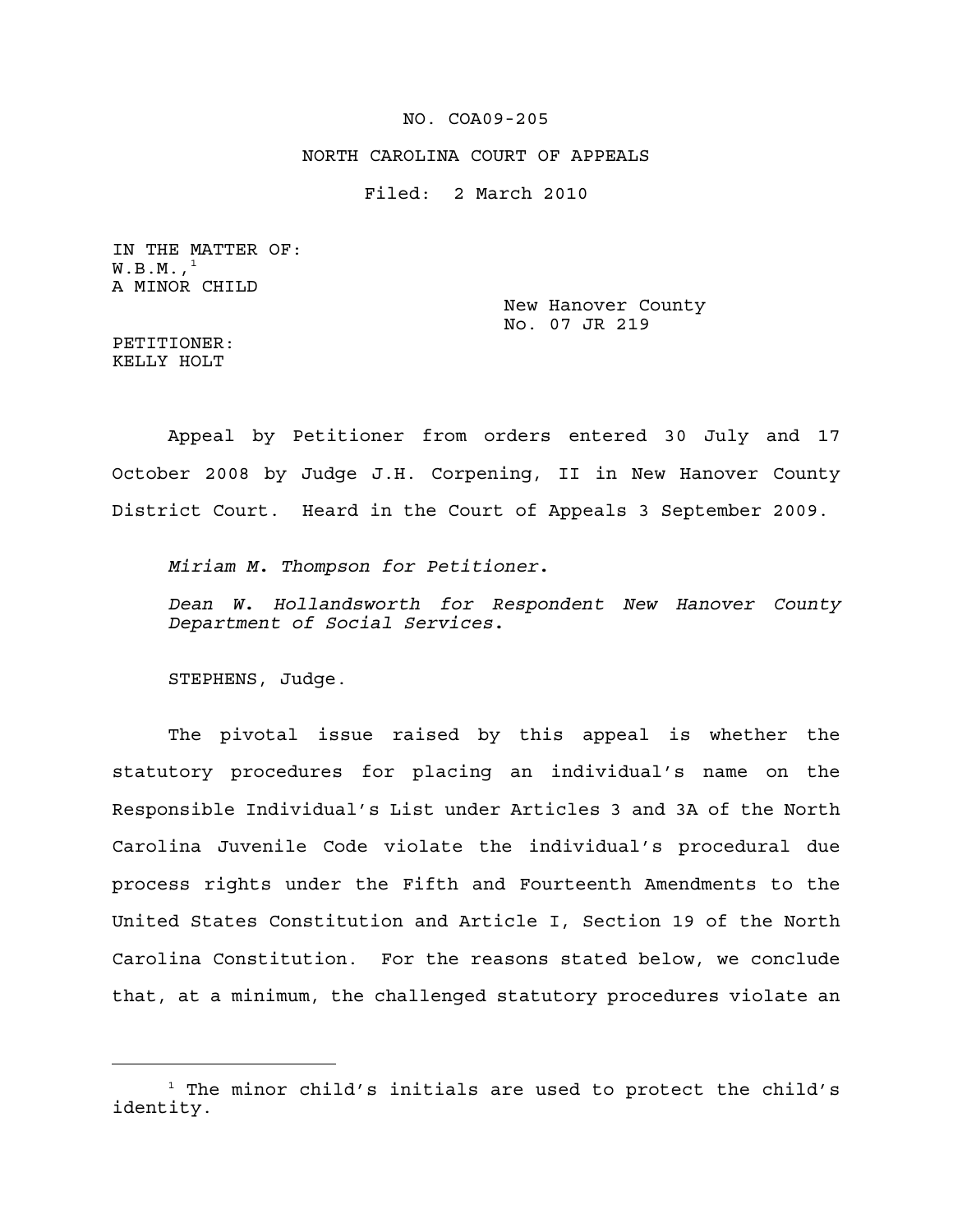individual's due process rights under Article I, Section 19 of the North Carolina Constitution.

## *I. Statutory Scheme*

Petitioner challenges the State's procedures for placing the names of individuals who have allegedly abused or neglected children on the Responsible Individuals List ("RIL"). As this is an issue of first impression before this Court, a full explanation of the statutory scheme governing the RIL is essential for an understanding of this case.

### *A. The Responsible Individuals List*

Chapter 7B, Division 01, Article 3 of the North Carolina General Statutes governs the screening and assessment of abuse and neglect reports of children, and the process by which substantiated reports may be reviewed. N.C. Gen. Stat. §§ 7B-300 to -311 (2007). The Department of Health and Human Services ("DHHS") maintains "a list of responsible individuals identified by county directors of social services as the result of investigative assessment responses" to reports of child maltreatment. N.C. Gen. Stat. § 7B-311(b). Information from this list may be provided by DHHS to "child caring institutions, child placing agencies, group home facilities, and other providers of foster care, child care, or adoption services that need to determine the fitness of individuals to care for or adopt children." *Id.*

*B. Reporting and Initial Placement on the RIL*

The RIL procedures are triggered by reports of suspected child maltreatment made to the department of social services. N.C. Gen.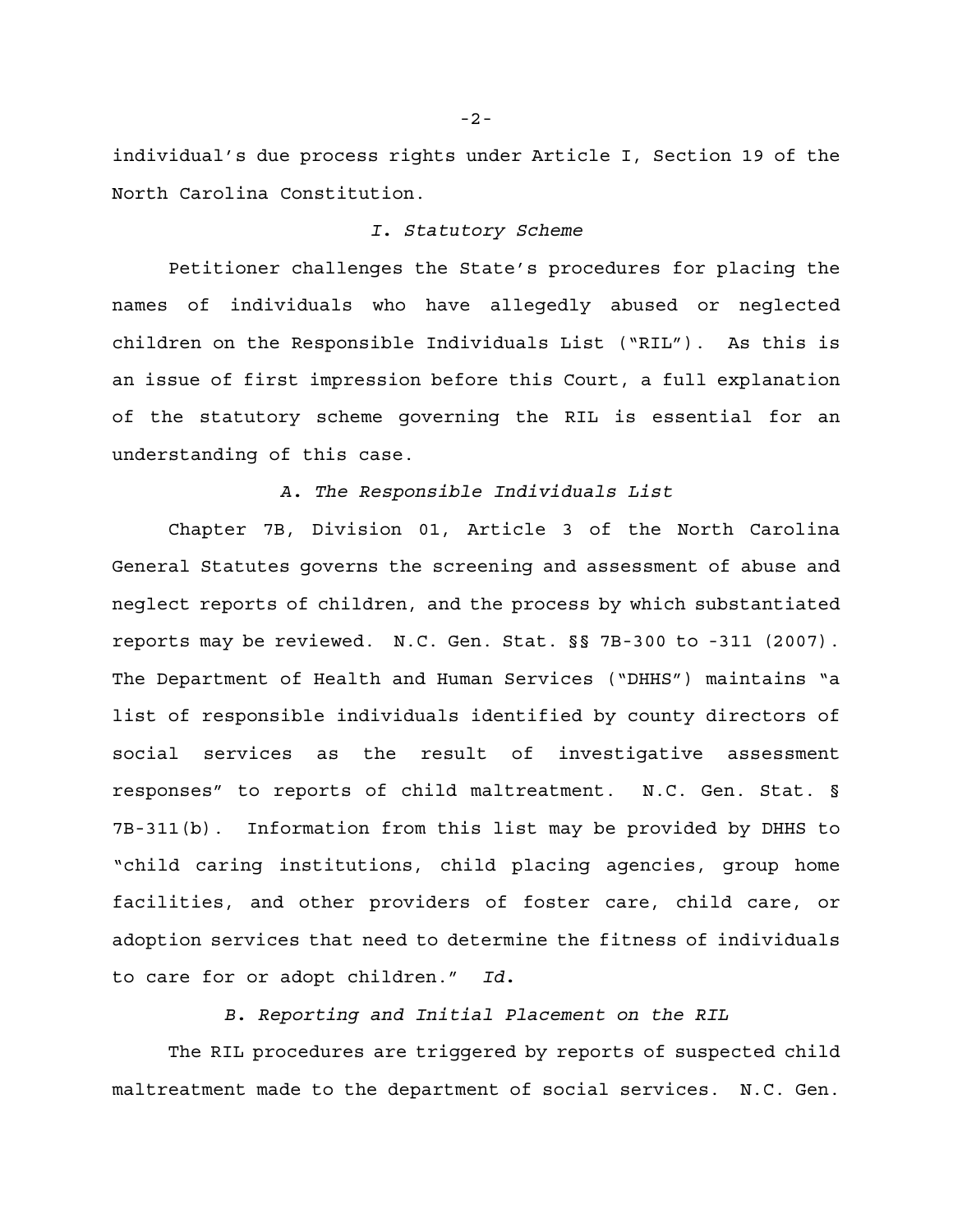Stat. § 7B-301. State law places an affirmative duty on all individuals and institutions who have "cause to suspect that any juvenile is abused, neglected, or dependent . . . [to] report the case of that juvenile to the director of the department of social services in the county where the juvenile resides or is found." *Id.* Upon receipt of a report, "the director of the department of social services shall make a prompt and thorough assessment . . . in order to ascertain the facts of the case, the extent of the abuse or neglect, and the risk of harm to the juvenile[.]" N.C. Gen. Stat. § 7B-302(a).

Within five working days of completing an investigative assessment response that results in a determination of abuse or serious neglect, the director must notify DHHS of the results of the assessment and must give personal written notice to the individual deemed responsible for the abuse or serious neglect. N.C. Gen. Stat. § 7B-320(a). The notice to the responsible individual must include the following:

> (1) A statement informing the individual of the nature of the investigative assessment response and whether the director determined abuse or serious neglect or both.

> (2) A statement summarizing the substantial evidence supporting the director's determination without identifying the reporter or collateral contacts.

> (3) A statement informing the individual that the individual's name has been placed on the responsible individuals list as provided in [N.C. Gen. Stat. §] 7B-311 . . . .

> (4) A clear description of the actions the individual must take to have his or her name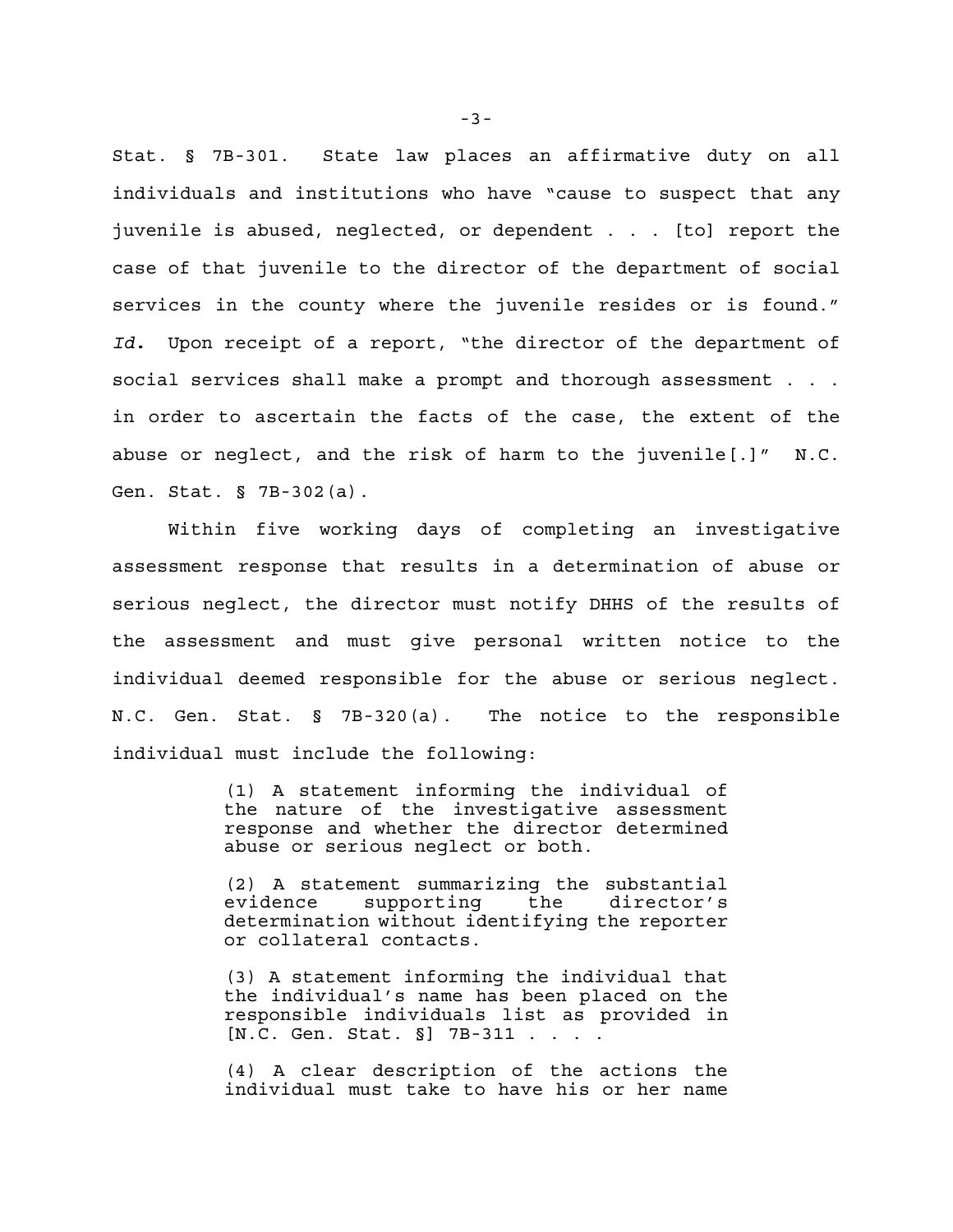removed from the responsible individuals list. . . .

N.C. Gen. Stat. § 7B-320(c).

*C. Procedures for Removal from the RIL*

### *1. Review by the Director*

"An individual who has been identified as a responsible individual as the result of an investigative assessment response may, within 30 days after receipt of the notice under [N.C. Gen. Stat. §] 7B-320(c), request that the director who determined the abuse or serious neglect and identified the individual as a responsible individual expunge the individual's name from the responsible individuals list." N.C. Gen. Stat. § 7B-321(a). Upon receipt of a timely request for expunction, "the director shall review all records, reports, and other information gathered during the investigative assessment response . . . to determine whether there is substantial evidence to support the determination and the placement of the individual's name on the responsible individuals list." N.C. Gen. Stat. § 7B-321(b). "If the director decides that there is not substantial evidence in the records, reports, and other information gathered during the investigative assessment response to support a determination of abuse or serious neglect and to support the identification of the individual as a responsible individual," the director must notify DHHS to expunge the individual's name from the RIL. N.C. Gen. Stat. § 7B-321(b)(1)*.* "If the director decides that there is substantial evidence . . . to support a determination of abuse or serious neglect and to support the identification of the individual as a responsible

-4-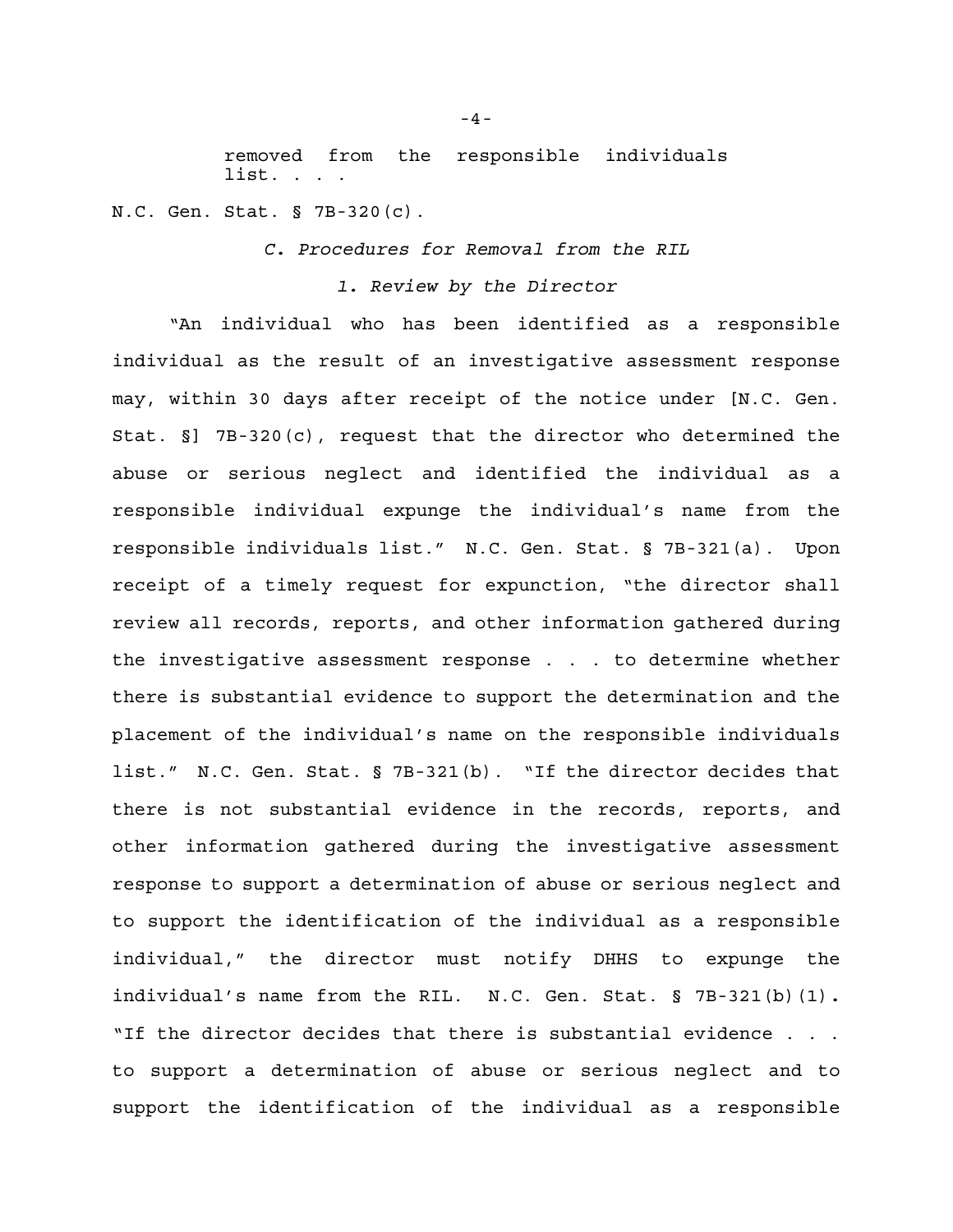individual, the director may . . . refuse the request for an expunction." N.C. Gen. Stat. § 7B-321(b)(2). "If the director does not provide a written response to a request for expunction within 15 working days after its receipt, the failure shall be considered a refusal to expunge the individual's name . . . ." N.C. Gen. Stat. § 7B-321(c). "An individual whose request for expunction has been refused by a director . . . may, within 30 days after receipt of the notice of refusal, request a review of the director's decision by the district attorney . . . or file a petition requesting expunction with the district court . . . ." N.C. Gen. Stat. § 7B-321(e).

### *2. Review by the District Attorney*

Within 30 days of receiving a request to review, the district attorney shall review the director's decision to refuse to expunge the individual's name from the responsible individuals list and make a determination of agreement or disagreement with the director's decision. N.C. Gen. Stat. § 7B-322(b). For purposes of the review, the director shall provide the district attorney all the information the director used in making the determination. *Id.*

If the district attorney determines there is "not substantial evidence to support a determination of abuse or serious neglect and to support the identification of an individual as a responsible individual," the individual's name must be expunged from the RIL. N.C. Gen. Stat. § 7B-322(c). If the district attorney determines there is "substantial evidence to support a determination of abuse or serious neglect and to support the identification of an

-5-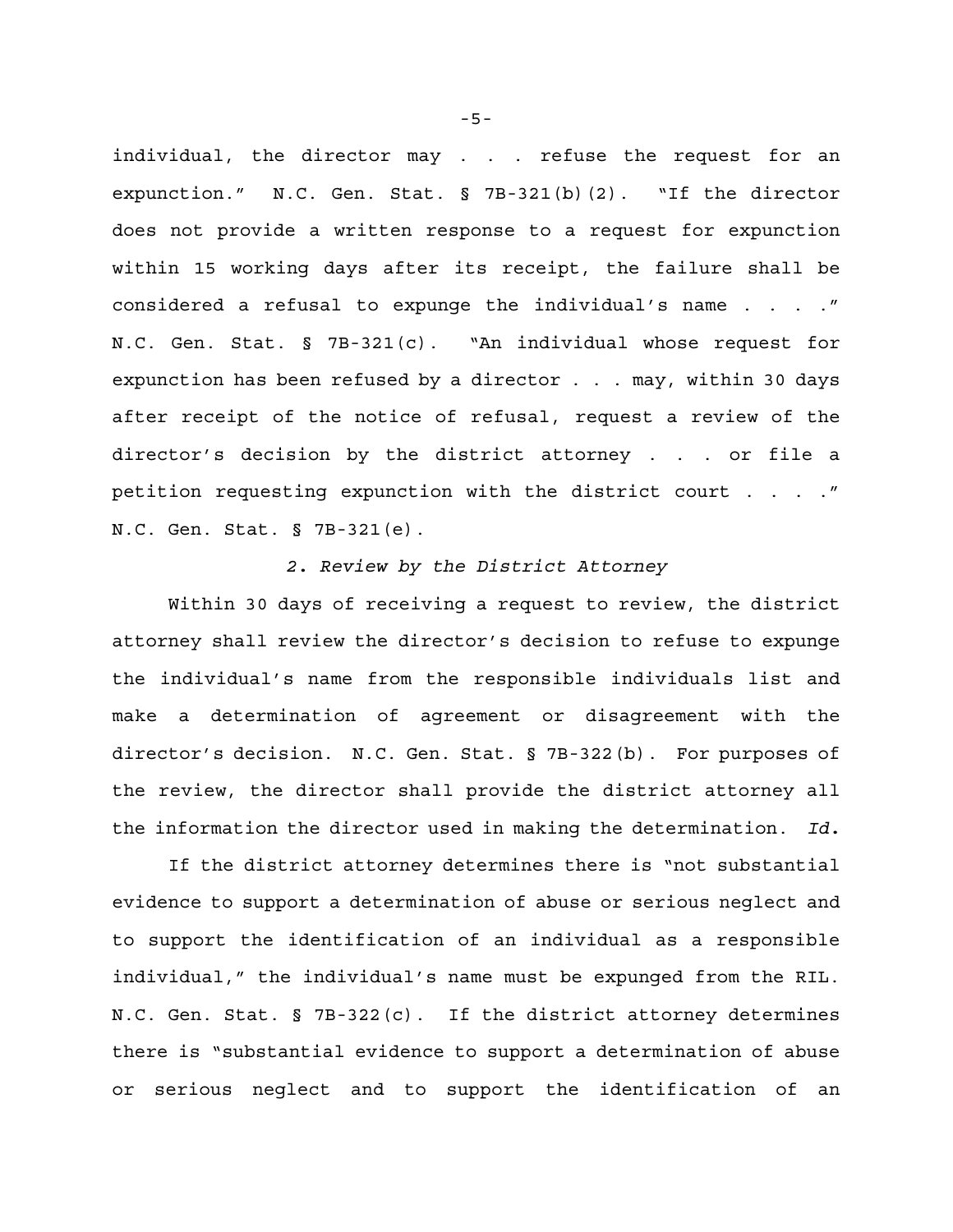individual as a responsible individual," the individual's name must remain on the list. N.C. Gen. Stat. § 7B-322(d).

# *3. Review by the District Court*

"Within 30 days of the receipt of notice of the director's decision under [N.C. Gen. Stat. §] 7B-321(b) or (c), or within 30 days from the date of a determination by the district attorney under [N.C. Gen. Stat. §] 7B-322, whichever is later, an individual may file a petition for expunction with the district court of the county in which the abuse or serious neglect report arose." N.C. Gen. Stat. § 7B-323(a). Upon receipt of a filed petition for expunction, the clerk of court "shall calendar the matter for hearing at a session of district court hearing juvenile matters and send notice of the hearing to the [individual] and the director." N.C. Gen. Stat. § 7B-323(b). "At the hearing, the director shall have the burden of proving by a preponderance of the evidence the correctness of the director's decision determining abuse or serious neglect and identifying the individual seeking expunction as a responsible individual." *Id.*

"Within 30 days after completion of the hearing, the court shall enter a signed, written order containing findings of fact and conclusions of law." N.C. Gen. Stat. § 7B-323(d). "If the court concludes that the director has not established by a preponderance of the evidence the correctness of the determination of abuse or serious neglect or the identification of the responsible individual, the court shall reverse the director's decision[,]" and the individual's name must be expunged from the list. *Id.*

-6-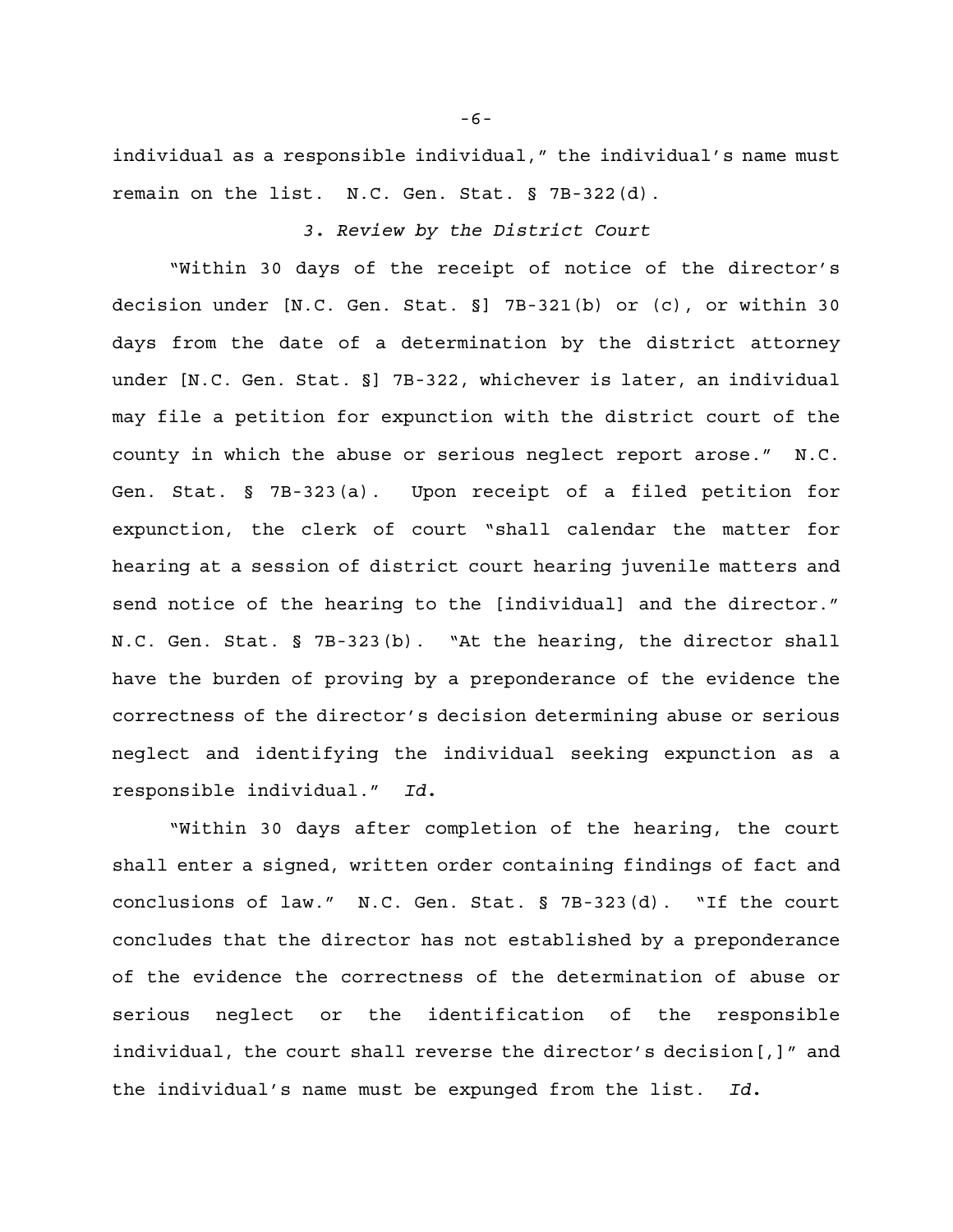"Notwithstanding any time limitations contained in this section or the provisions of [N.C. Gen. Stat. §] 7B-324(a)(3) or (4), a district court may review a determination of abuse or serious neglect at any time if the review serves the interests of justice or for extraordinary circumstances." N.C. Gen. Stat. § 7B-323(e).

*4. Review by the Appellate Court*

Either party may appeal the district court's decision to the Court of Appeals. N.C. Gen. Stat. § 7B-323(f); N.C. Gen. Stat. § 7A-27(c) (2007).

*D. Individuals Ineligible to Request Expunction*

An individual whose name has been placed on the RIL may not challenge that placement if any of the following apply:

> (1) The individual is criminally convicted as a result of the same incident.  $\overline{\cdot}$  ...

> (2) The individual is a respondent in a juvenile court proceeding regarding abuse or neglect resulting from the same incident. . . .

> (3) That individual fails to make a timely request for expunction with the director who made the determination . . . .

> (4) That individual fails to file a petition for expunction with the district court in a timely manner.

> (5) That individual fails to keep the county department of social services informed of the individual's current address during any request for expunction . . . .

N.C. Gen. Stat. § 7B-324(a).

The statutory scheme is silent as to how long an individual's name remains on the RIL if the individual does not request an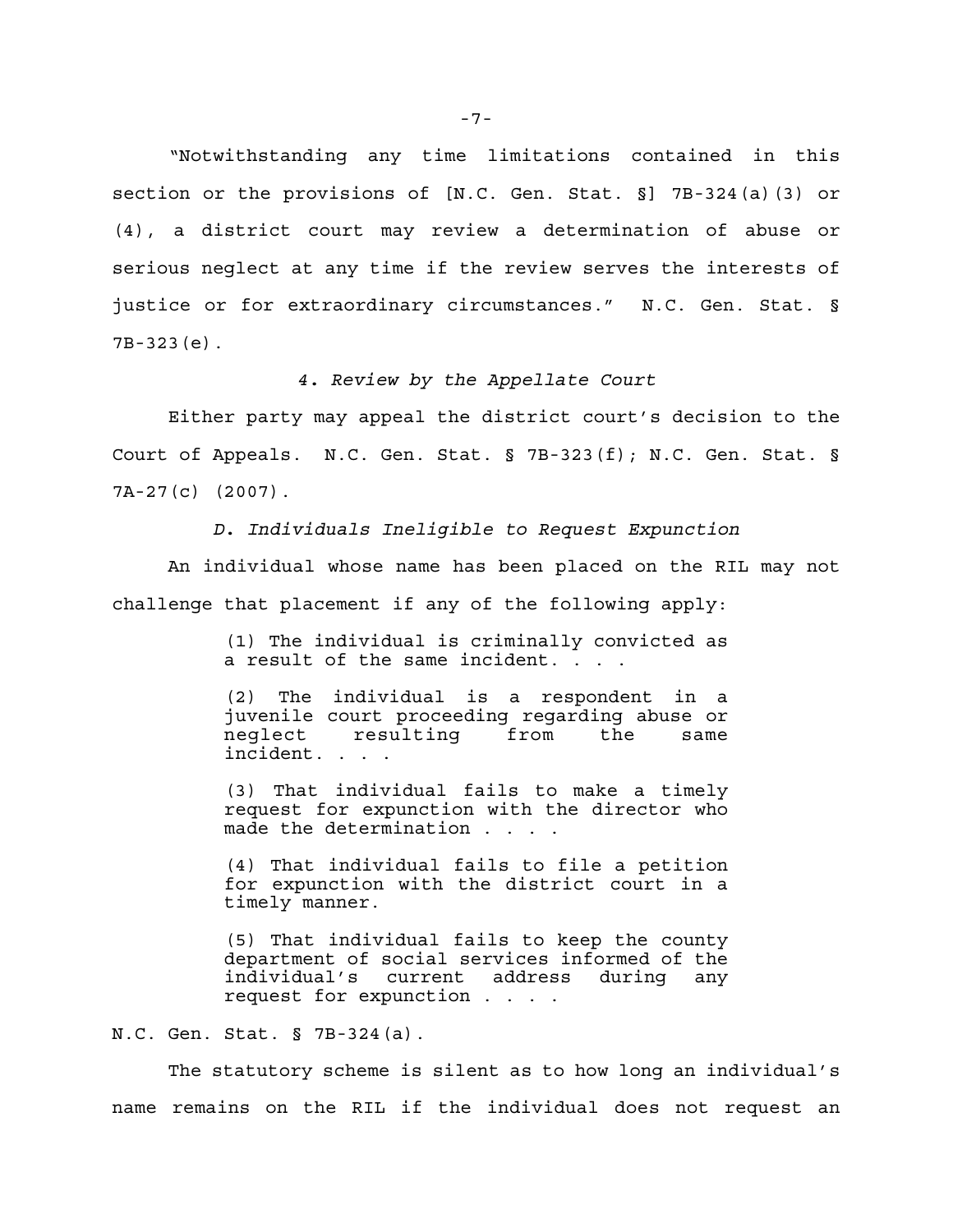expunction, is denied an expunction, or is ineligible to request an expunction.

## *II. Factual Background and Procedural History in the Present Case*

Petitioner is the biological father of the minor child W.B.M. ("the child"). Petitioner is not married to the child's mother ("the mother") and has secondary custody of the child with visitation on Tuesdays, Thursdays, and every other weekend. Petitioner and the mother have a cordial relationship and by all accounts, visitation between Petitioner and his son has always gone well.

The mother testified that around June of 2006, the child started to exhibit troublesome behaviors. On at least two different occasions, the mother witnessed the child trying to insert his fingers into his rectum. When she asked him why he was doing that, he said because he "'had to do this'" and that "'this is what Kelly do to me[.]'" The mother spoke with the child's pediatric nurse who advised her to make a report with the department of social services. Also around that time, the child started not wanting to go with strangers, started displaying angry behavior, wouldn't go to the bathroom at daycare, and started masturbating.

The mother made a report to the New Hanover County Department of Social Services ("DSS"). Ruth Massey, an investigator with DSS, interviewed the mother. She then took the mother and the child to the Brunswick County Sheriff's Department to be interviewed. Detective Simpson of the Sheriff's Department conducted the

-8-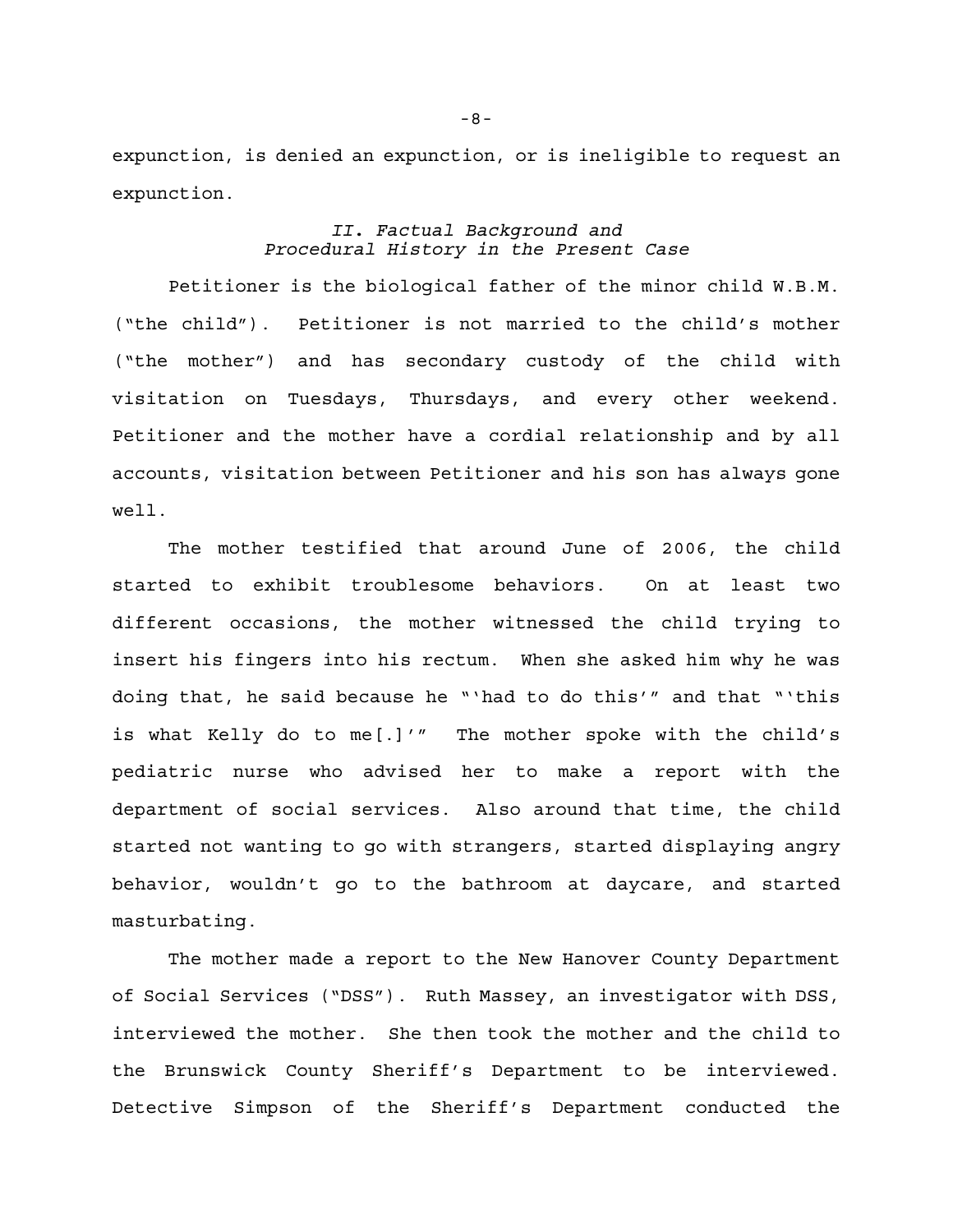interview with the child, which was videotaped, and Ms. Massey observed the interview from another room. The child's statements during the interview "mirrored" his statements to his mother.

After the interview, Detective Simpson had the mother call Petitioner on the telephone "to try and get any information" from him about the child's behaviors and allegations. Detective Simpson advised the mother to tell Petitioner that there was an investigation and that the sheriff's department needed to speak with him. During that phone call, Petitioner denied any wrongdoing.

On 29 September 2006, the child was given a physical examination by Dr. Archer at the Children's Clinic. No physical signs of abuse were found. On 5 October 2006, the child was taken for a second physical examination at the Carousel Center. Beth Deaton, P.A., attempted to examine the child, who did not want to participate in the examination.

After the child had been interviewed and physically examined, Ms. Massey contacted Petitioner and asked him to come in for an interview. Ms. Massey interviewed Petitioner on 6 October 2006 for "approximately a half-hour, 45 minutes, roughly." Petitioner denied any wrongdoing and could not think of any reason the child would make such statements about him. He did voice his concern regarding the mother's boyfriend because the boyfriend had an extensive criminal history. Ms. Massey asked Petitioner to voluntarily suspend his visitation with the child during the investigation or she would get a court order suspending it.

-9-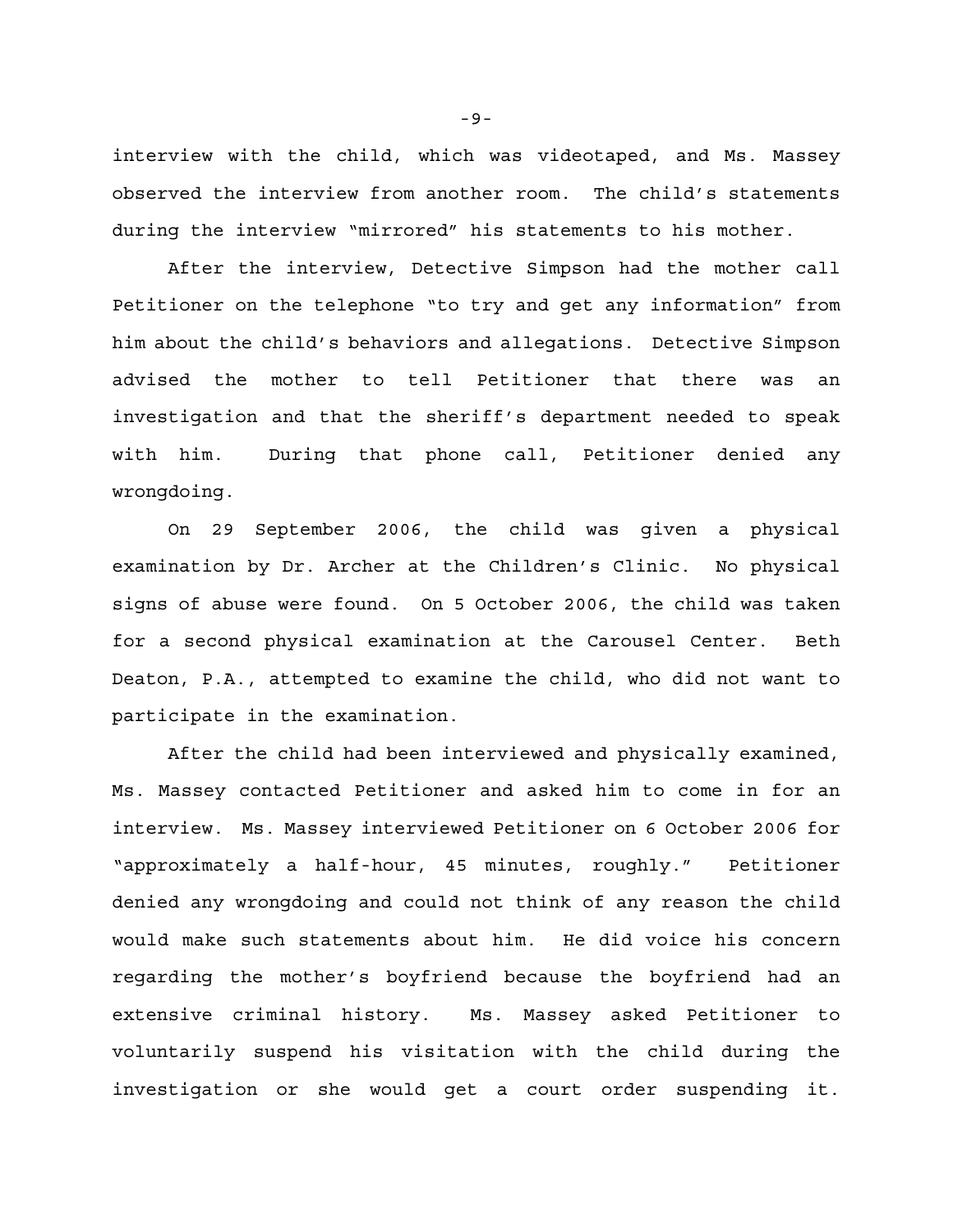Petitioner agreed to voluntarily suspend visitation with his son.

Petitioner called Ms. Massey several times after the interview to inquire when Detective Simpson was going to contact him and interview him. Detective Simpson never interviewed him and there was no further investigation into the matter.

Ms. Massey's next face-to-face contact with Petitioner was on 12 January 2007, when she informed him that the allegations of sexual abuse had been substantiated, that he was being placed on the RIL, and that the case was being closed. DSS did not enter into a case plan with Petitioner as he lived in Brunswick County and did not enter into a case plan with the mother as she had moved to Bladen County.

DSS followed up with the mother and requested that she continue to provide protection for the child by not allowing Petitioner any contact with the child. DSS also asked Petitioner to seek "sex offender-specific treatment counseling" and informed him that if a counselor made contact with DSS and informed them that there was no risk to the child, Petitioner would be allowed contact with his son at that time. DSS also sent a letter to Terry McCoy, a social worker with the Bladen County Department of Social Services, advising her that sexual abuse had been substantiated but that DSS had closed the case as the mother had moved, and further advising her that Petitioner was to have no contact with the child unless the above-stated conditions had been met.

Within 30 days of being notified of his placement on the RIL, Petitioner requested that the DSS Director review that decision.

-10-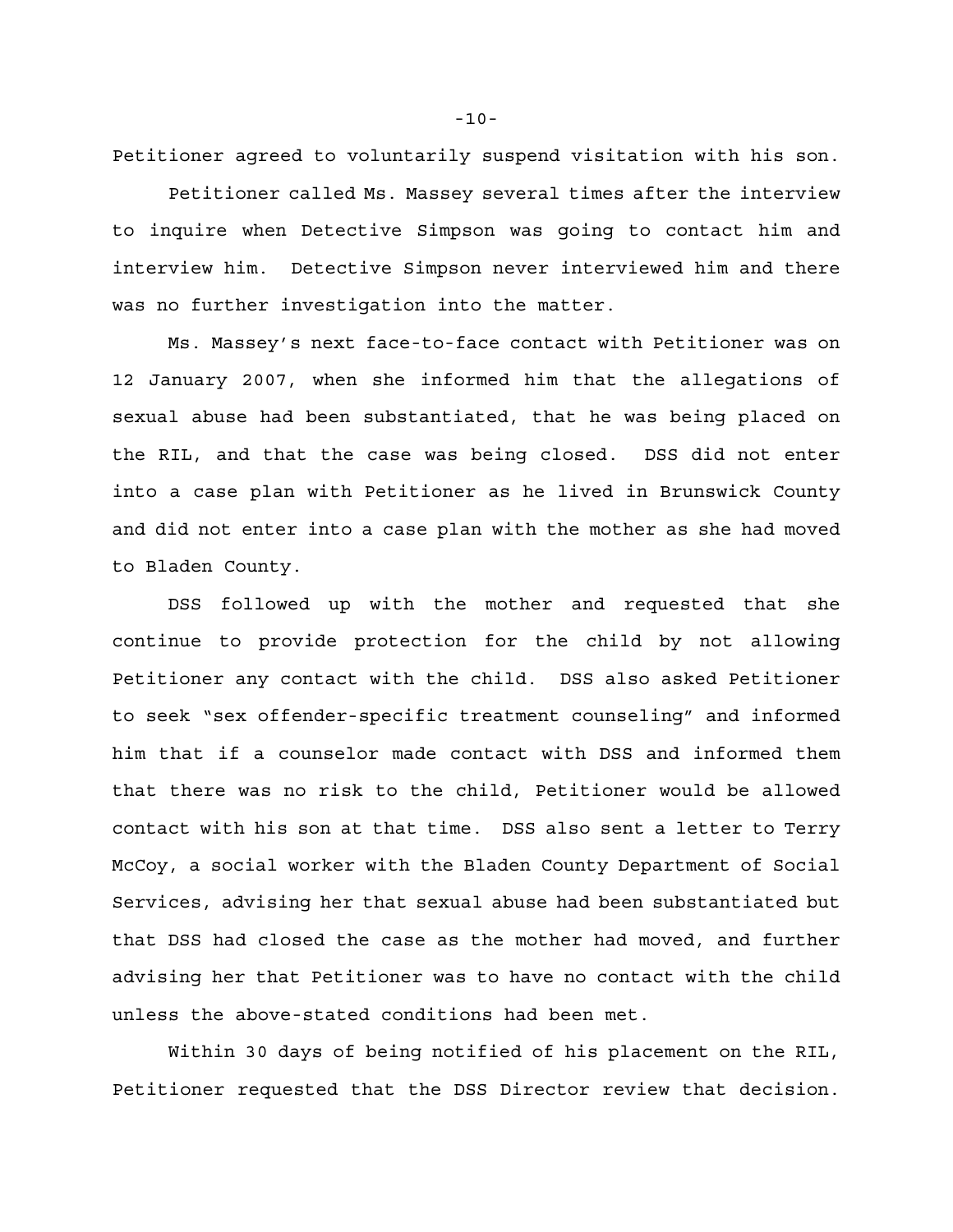On 27 February 2007, the DSS Director notified Petitioner that he was upholding the decision to place Petitioner on the RIL.

Petitioner timely requested that the District Attorney's office review the decision of the DSS Director. On 24 May 2007, New Hanover County Assistant District Attorney Connie Jordan notified Petitioner that she was upholding the DSS Director's decision to keep Petitioner on the RIL.

On 21 June 2007, Petitioner filed a Petition for Expunction from the RIL in New Hanover County District Court. After a hearing on 23 August and 12 September 2007, Judge Corpening denied Petitioner's expunction request and ordered DSS attorney Dean Hollandsworth to prepare an order with detailed findings of fact.

Although N.C. Gen. Stat. § 7B-323(d) requires that a written order containing findings of fact and conclusions of law be entered within 30 days after conclusion of the expunction hearing, as of 7 July 2008, no order had been entered.

On 7 July 2008, Petitioner filed a Motion to Remove Kelly Holt's Name from the Responsible Individual's List, alleging, *inter alia*, that N.C. Gen. Stat. § 7B-323 is unconstitutional. On 30 July 2008, a written order denying Petitioner's Petition for Expunction was entered. Also on that date, a hearing on Petitioner's Motion to Remove was held, and the trial court orally denied the motion. On 17 October 2008, the trial court entered a written order denying Petitioner's Motion to Remove and "declin[ing] to find at this stage of the proceeding that [N.C.

-11-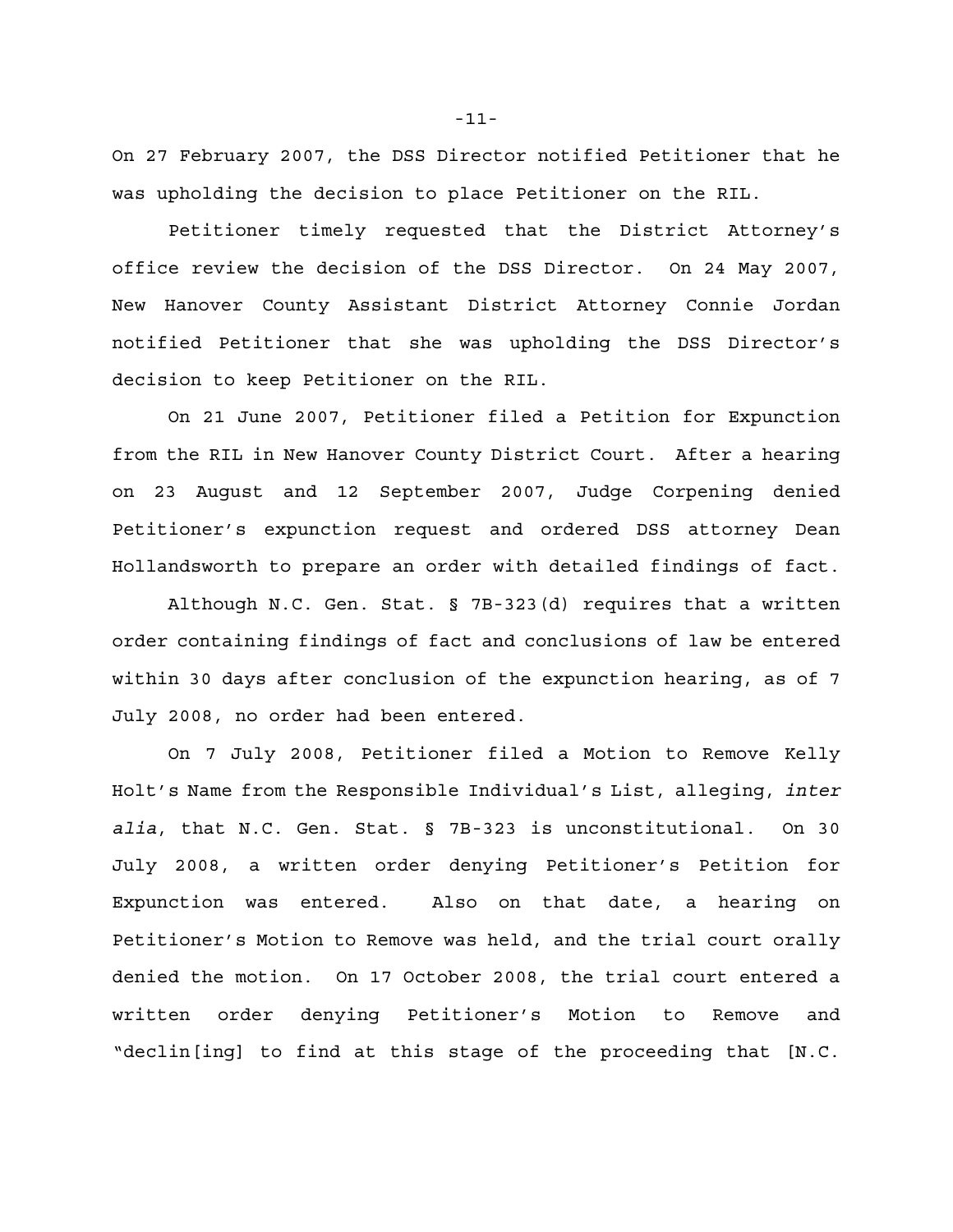Gen. Stat. §] 7B-323 is unconstitutional." From the 30 July and 17 October 2008 orders, Petitioner appeals.

### *III. Discussion*

## *A. Preservation of Constitutional Challenge*

We first address the State's argument that Petitioner failed to raise any constitutional challenge to the RIL procedures while he "exercised the process of expunction of his name from the RIL" and, thus, Petitioner is barred from now raising a constitutional challenge on appeal. We disagree.

In Petitioner's Motion to Remove Kelly Holt's Name from the Responsible Individual's List, filed 7 July 2008, Petitioner alleged as follows:

- 9. That North Carolina General Statute § 7B-323 is unconstitutional on its face because the listing of Petitioner's name on said list without a prior hearing<br>constitutes a violation of the constitutes a violation of the Petitioner's procedural due process rights under the  $5^{\text{th}}$  and  $14^{\text{th}}$  amendments to the United States Constitution and similar provisions of the North Carolina Constitution.
- 10. That North Carolina General Statute § 7B-323 is unconstitutional on its face because the burden of proof . . . fails to satisfy the minimum requirements of due process.

These allegations in Petitioner's motion are sufficient to preserve the issue for our review. N.C. R. App. P. 10(b)(1). The State's argument is overruled.

#### *B. Due Process Challenge*

Petitioner argues that the statutory procedures for placing an individual on the RIL are unconstitutional on their face as they

-12-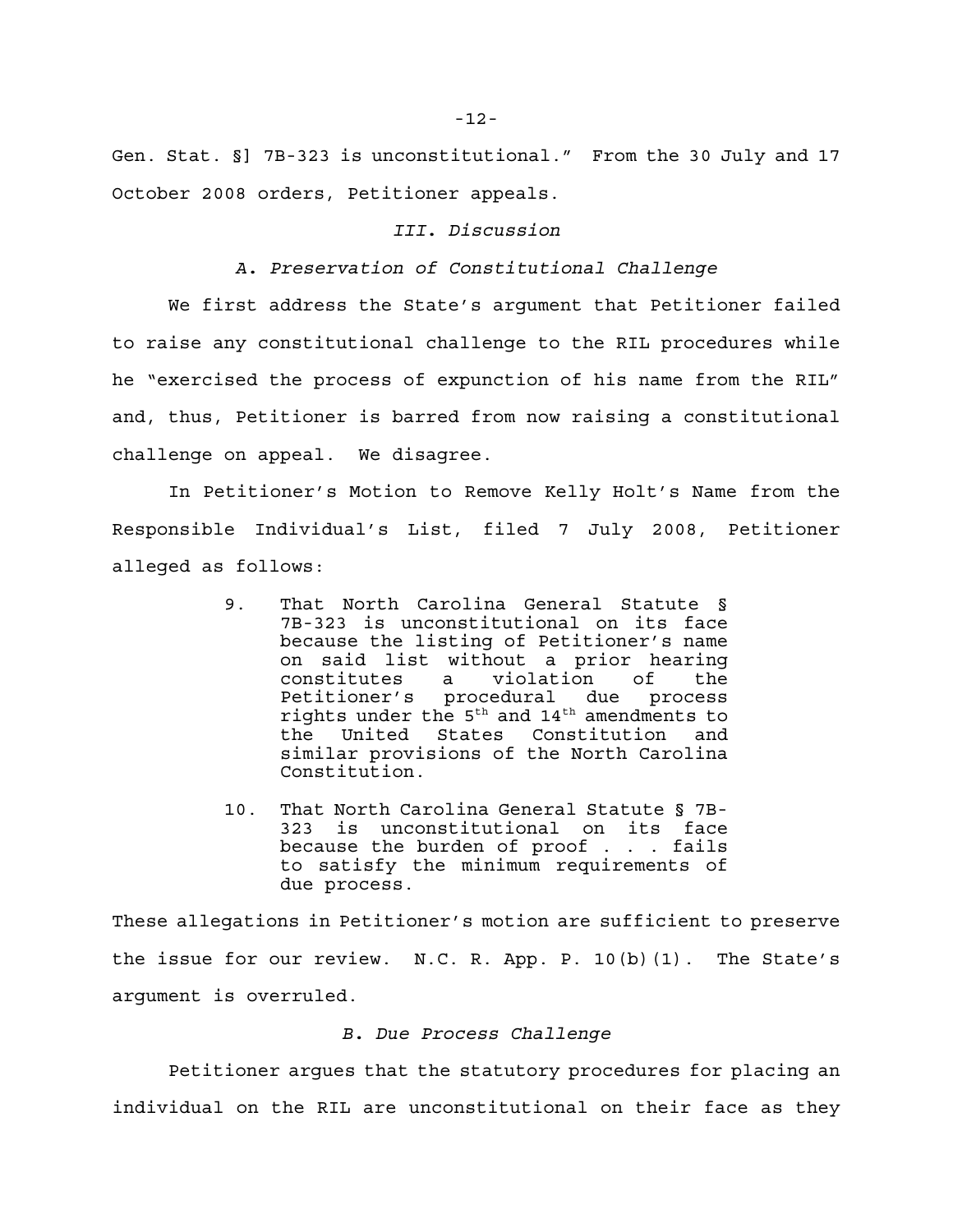violate the individual's procedural due process rights under the Fifth and Fourteenth Amendments to the United States Constitution and Article I, Section 19 of the North Carolina Constitution.

"A facial challenge to a legislative Act is, of course, the most difficult challenge to mount successfully . . . ." *United States v. Salerno*, 481 U.S. 739, 745, 95 L. Ed. 2d 697, 707 (1987). "The presumption is that any act passed by the legislature is constitutional, and the court will not strike it down if such legislation can be upheld on any reasonable ground." *Ramsey v. N.C. Veterans Comm'n*, 261 N.C. 645, 647, 135 S.E.2d 659, 661 (1964). An individual challenging the facial constitutionality of a legislative act "must establish that no set of circumstances exists under which the Act would be valid." *Salerno*, 481 U.S. at 745, 95 L. Ed. 2d at 707.

The Due Process Clause of the Fifth Amendment to the United States Constitution guarantees that "[n]o person shall be . . . deprived of life, liberty, or property, without due process of law[.]" U.S. Const. amend. V. A similar protection, that no "State [shall] deprive any person of life, liberty, or property, without due process of law" is contained in the Fourteenth Amendment to the United States Constitution. U.S. Const. amend. XIV, § 1. Article I, Section 19 of the North Carolina Constitution warrants that "[n]o person shall be taken, imprisoned, or disseized of his freehold, liberties, or privileges, or outlawed, or exiled, or in any manner deprived of his life, liberty, or property, but by the law of the land." N.C. Const. art. I, § 19. The expression

-13-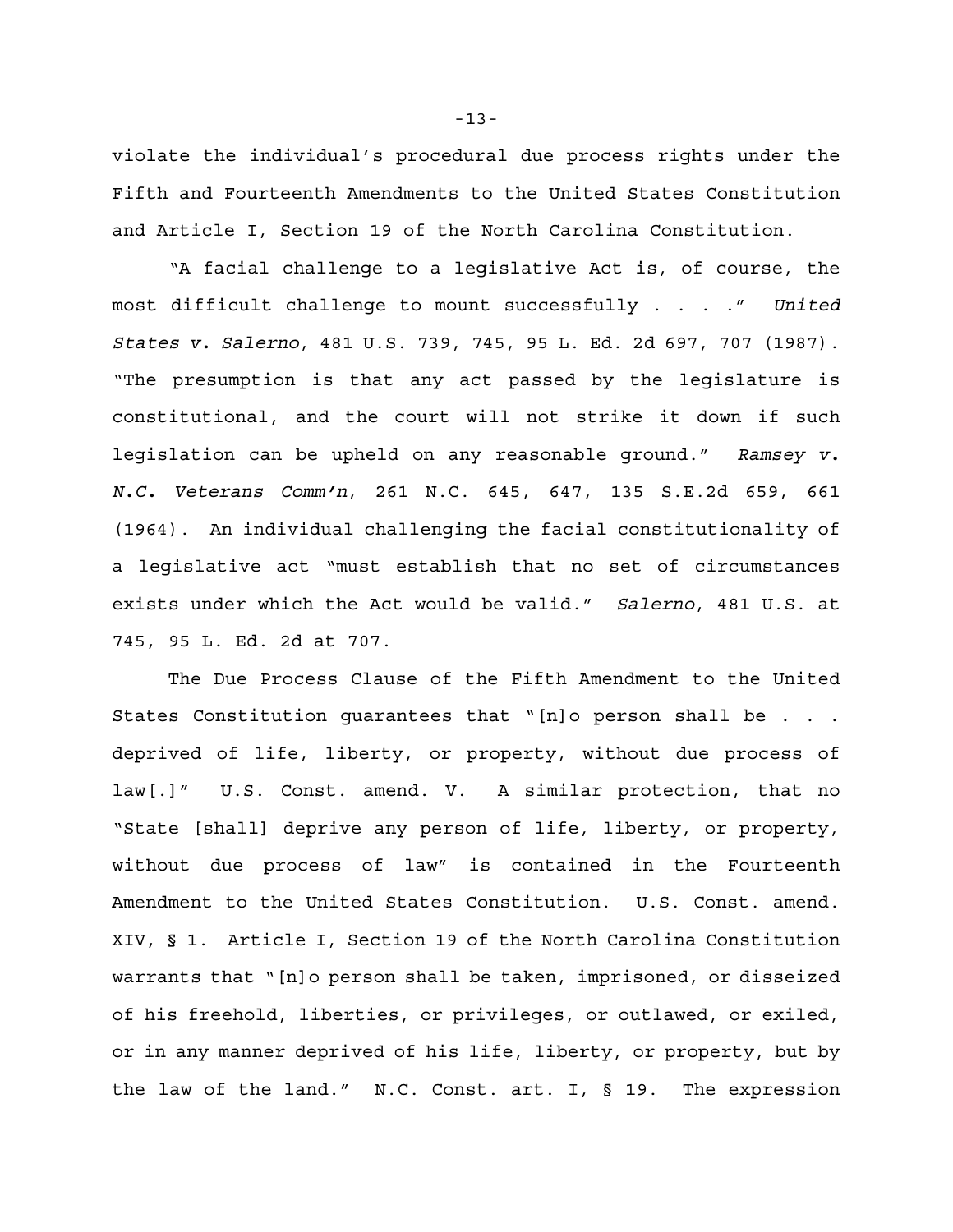"the law of the land" as used in Article I, Section 19 of the North Carolina Constitution, is synonymous with the expression "due process of law." *State v. Ballance*, 229 N.C. 764, 769, 51 S.E.2d 731, 734 (1949).

Procedural due process protection ensures that government action depriving a person of life, liberty, or property is implemented in a fair manner. *State v. Thompson*, 349 N.C. 483, 491, 508 S.E.2d 277, 282 (1998). We examine procedural due process questions in two steps: first, we must determine whether there exists a liberty or property interest which has been interfered with by the State, *Bd. of Regents v. Roth*, 408 U.S. 564, 571, 33 L. Ed. 2d 548, 557 (1972); second, we must determine whether the procedures attendant upon that deprivation were constitutionally sufficient. *Hewitt v. Helms*, 459 U.S. 460, 472, 74 L. Ed. 2d 675, 688 (1983).

Under both our federal and state constitutions, "[t]he fundamental requirement of due process is the opportunity to be heard 'at a meaningful time and in a meaningful manner.'" *Mathews v. Eldridge*, 424 U.S. 319, 333, 47 L. Ed. 2d 18, 32 (1976) (quoting *Armstrong v. Manzo*, 380 U.S. 545, 552, 14 L. Ed. 2d 62, 66 (1965)); *accord Thompson*, 349 N.C. at 498, 508 S.E.2d at 286. The United States Supreme Court has consistently held that some form of hearing is required before a final deprivation of a protected interest, although the exact nature and mechanism of the required procedure will vary based upon the unique circumstances surrounding the controversy. *See Peace v. Employment Sec. Comm'n*, 349 N.C.

-14-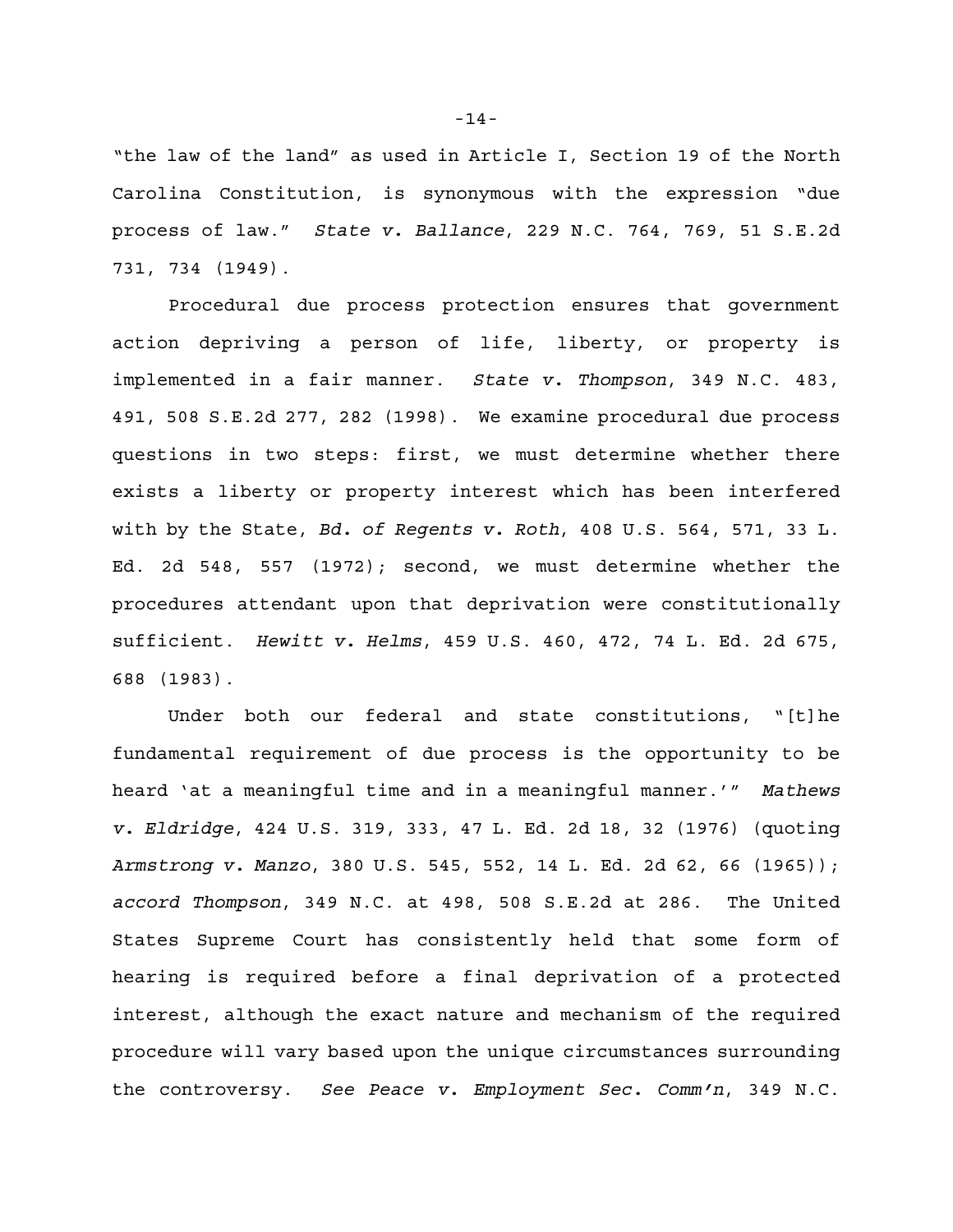315, 322, 507 S.E.2d 272, 278 (1998) (citing *Mathews*, 424 U.S. at 333, 47 L. Ed. 2d at 32; *Wolff v. McDonnell*, 418 U.S. 539, 557-58, 41 L. Ed. 2d 935, 952 (1974)). Three factors must be considered by a court in determining what procedures are constitutionally sufficient:

> First, the private interest that will be affected by the official action; second, the risk of an erroneous deprivation of such interest through the procedures used, and the probable value, if any, of additional or substitute procedural safeguards; and finally, the Government's interest, including the function involved and the fiscal and administrative burdens that the additional or substitute procedural requirement would entail.

*Mathews*, 424 U.S. at 335, 47 L. Ed. 2d at 33; *see also Soles v. City of Raleigh Civil Serv. Comm'n*, 345 N.C. 443, 448, 480 S.E.2d 685, 688, *reh'g denied*, 345 N.C. 761, 485 S.E.2d 299 (1997).

Applying these principles to the present case, this Court must first decide whether an individual has a protected liberty or property interest in not being listed on the RIL. If so, then this Court must determine whether the present statutory scheme provides individuals with sufficient notice and an opportunity to be heard at a meaningful time and in a meaningful manner. If the process is inadequate, this Court must determine what alternative or additional protections are necessary to satisfy due process.

*1. Constitutionally Protected Interest*

Article I, Section 1 of the North Carolina Constitution declares that "[w]e hold it to be self-evident that all persons are created equal; that they are endowed by their Creator with certain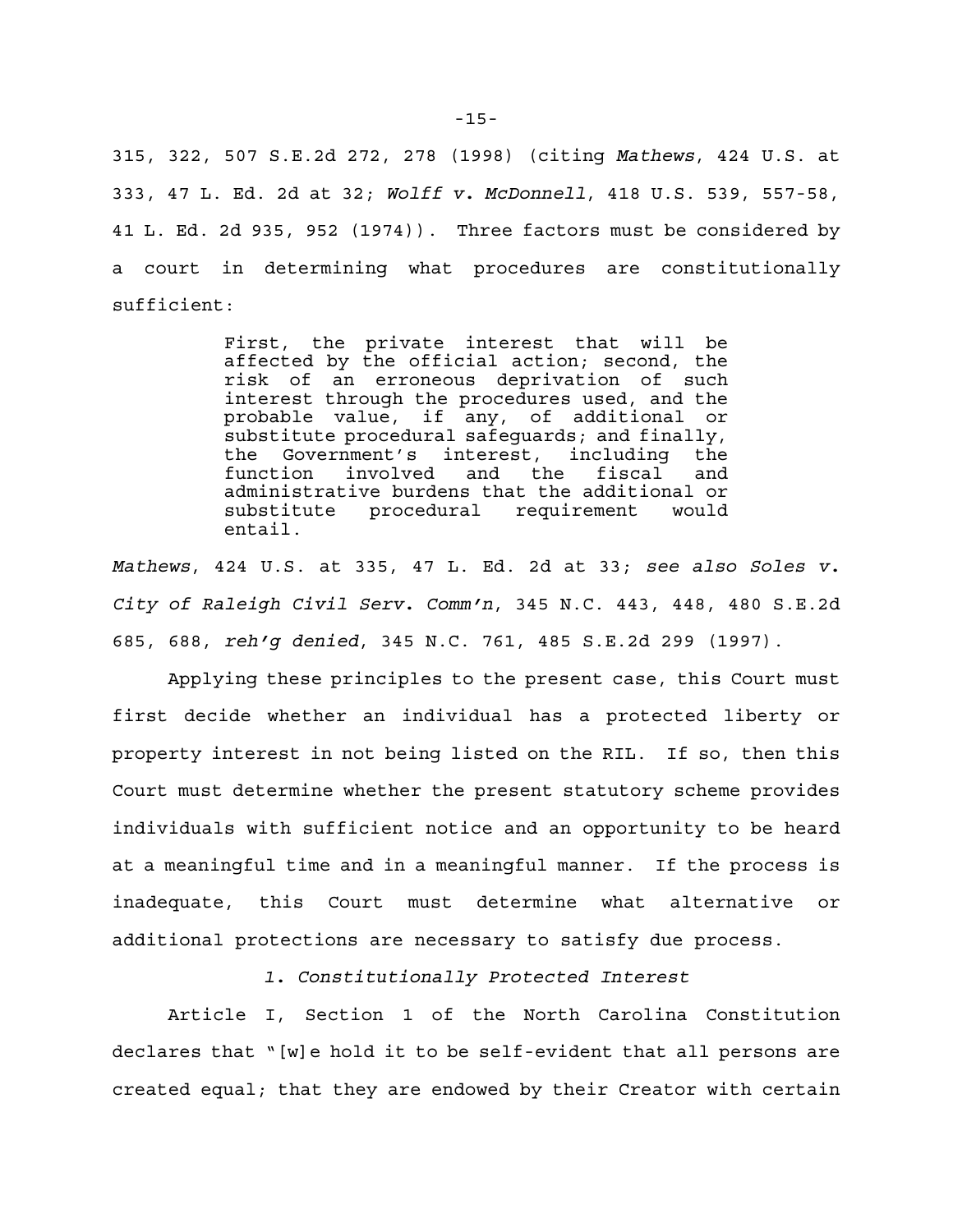inalienable rights; that among these are life, liberty, the enjoyment of the fruits of their own labor, and the pursuit of happiness." N.C. Const. art. I, § 1. Article I, Section 19 of the North Carolina Constitution prescribes that "[n]o person shall be taken, imprisoned, or disseized of his freehold, liberties, or privileges, or outlawed, or exiled, or in any manner deprived of his life, liberty, or property, but by the law of the land." N.C. Const. art. I, § 19. Our Supreme Court has explained that

> [t]hese fundamental guaranties are very broad in scope, and are intended to secure to each person subject to the jurisdiction of the State extensive individual rights, including that of personal liberty. The term "liberty," as used in these constitutional provisions . . . includes the right of the citizen to be free to use his faculties in all lawful ways; to live and work where he will; to earn his livelihood by any lawful calling;<br>[and] to pursue any livelihood or [and] to pursue any livelihood or vocation . . . .

*Ballance*, 229 N.C. at 769, 51 S.E.2d at 734 (citations and quotation marks omitted).

N.C. Gen. Stat. § 7B-320(c)(3) allows DHHS to provide information from the RIL "to child caring institutions, child placing agencies, group home facilities, and other providers of foster care, child care, or adoption services that need to determine the fitness of individuals to care for or adopt children." N.C. Gen. Stat.  $\S$  7B-320(c)(3). "Information from this list shall be used exclusively for the purpose of determining current or prospective employability or fitness to care for or adopt children." 10A N.C. Admin. Code 70A.0102(c) (2007).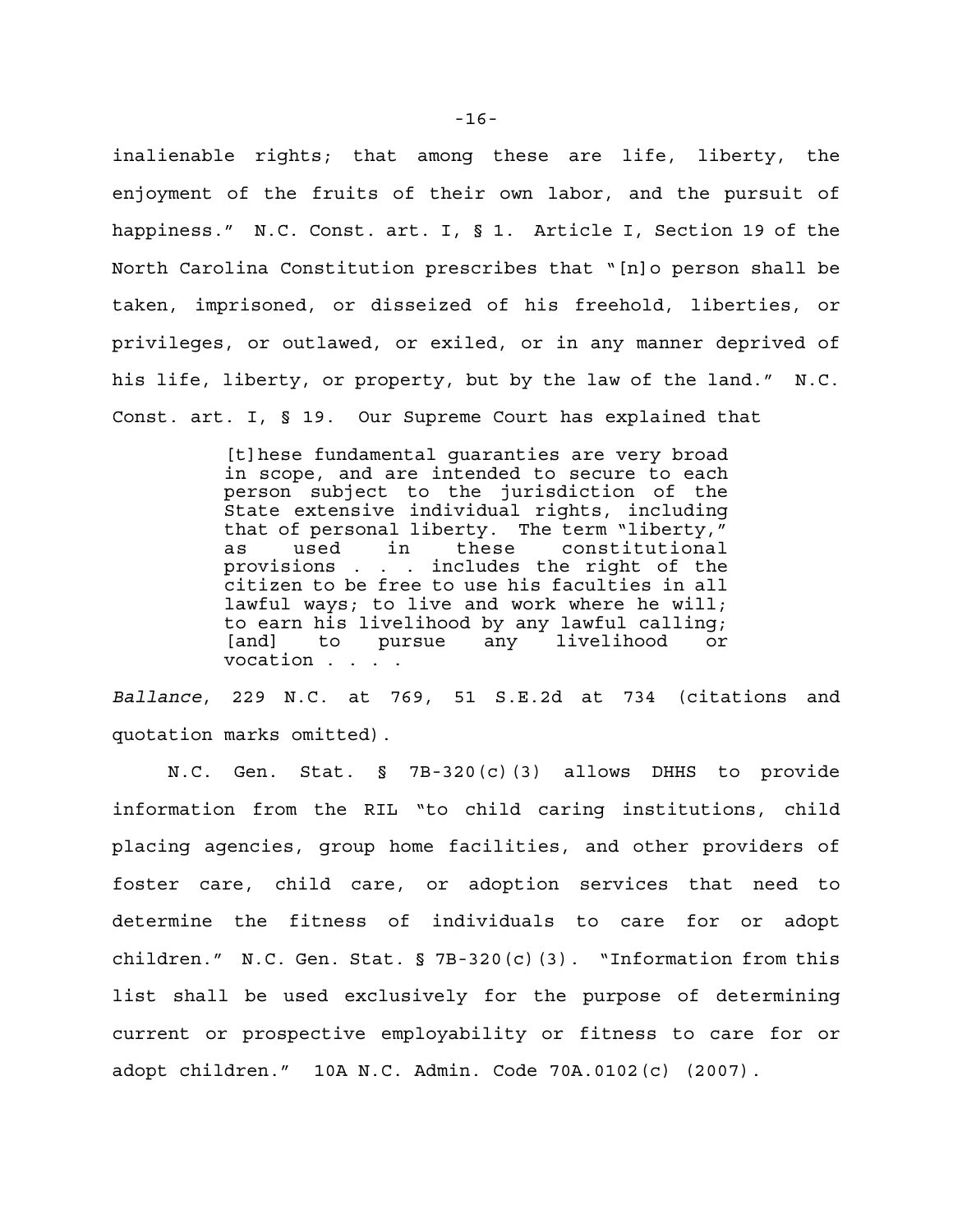Thus, placement on the RIL carries consequences that are serious to the accused individual. Those consequences flow in part from the personal stigma undoubtably attached to the accused individual by persons acquiring the individual's name from the list, even if such acquisition is "exclusively" for a determination of the individual's "employability or fitness to care for or adopt children." *Id.* The consequences also flow from the actions of the designated agencies that may penalize the individual on the basis of his or her inclusion on the RIL. An individual who is branded as a "child abuser" as a result of his or her inclusion on the RIL is "maimed and crippled. The injury is real, immediate, and incalculable." *Joint Anti-Fascist Refugee Comm. v. McGrath*, 341 U.S. 123, 175, 95 L. Ed. 817, 856 (1951) (Frankfurter, J., concurring) (discussing the serious consequences resulting to an organization that is branded a "Communist" organization by the Attorney General of the United States).

We conclude that inclusion on the RIL deprives an individual of the liberty interests guaranteed under our State Constitution by inhibiting the individual from using his faculties to adopt, foster, and care for children, earning his livelihood in the childcare field, or pursuing or securing employment in the childcare field.

### *2. Procedures Used*

Because an individual's liberty interests are adversely affected by virtue of being listed on the RIL, this Court must balance the *Mathews* factors to determine whether the statutory

-17-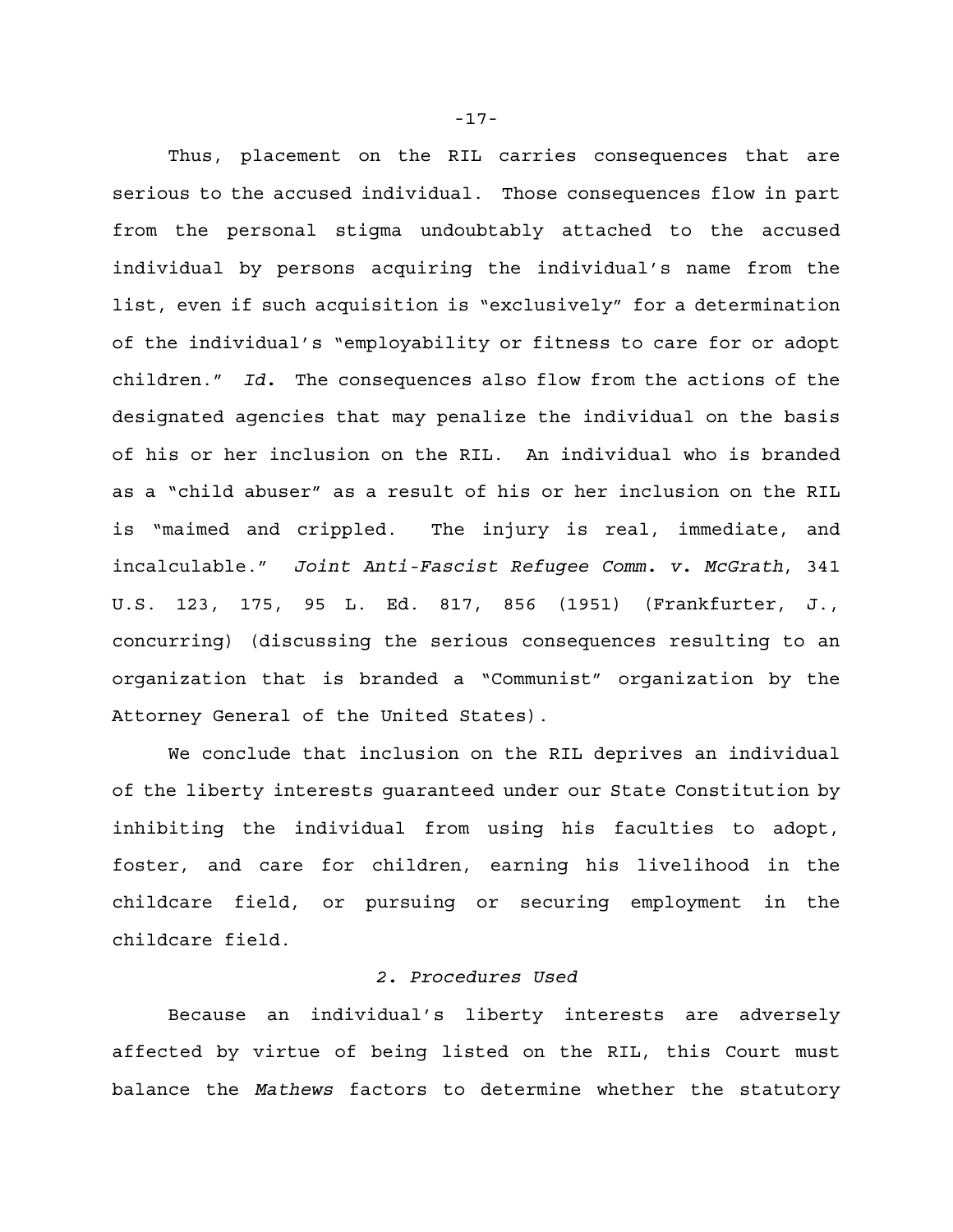procedures adequately protect the individual's interests. We first address the factors relating to the personal and government interests involved, and then analyze the risk of error created by the procedures established by the State.

### *a. Private Interest*

As discussed above, the private interest affected by inclusion on the RIL is an individual's liberty: that is, the individual's liberty to be free to use his faculties to adopt, foster, and care for children, to earn his livelihood in the childcare field, and to pursue a career in the childcare profession.

# *b. Countervailing State Interest*

On the other hand, the State has an undeniably vital interest in protecting children from abuse and neglect. *See Santosky v. Kramer*, 455 U.S. 745, 766, 71 L. Ed. 2d 599, 615 (1982) (noting state's interest in protection of children). We agree with the State that there is a significant interest on the part of the State in maintaining the RIL "to prevent those who have harmed children from being employed in positions where they would have access to further victims by way of their employment."

*c. Risk of Erroneous Deprivation*

Petitioner argues that the statutory procedures are constitutionally infirm because they permit an individual's name to be listed on the RIL without first providing an adequate opportunity to be heard. He contends that an individual is entitled to a pre-deprivation hearing before being placed on the RIL.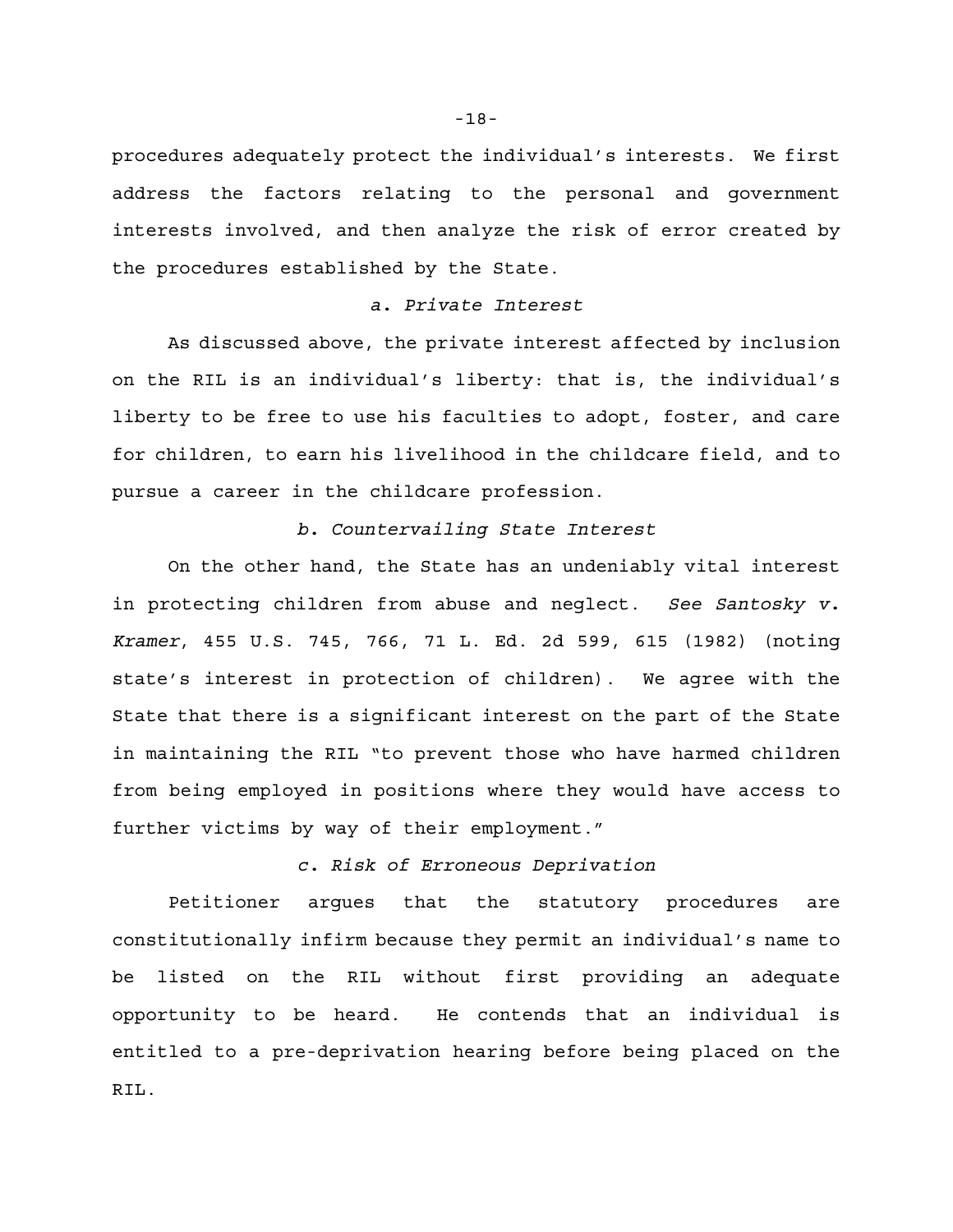It is a well-settled principle that if the State feasibly can provide a hearing before depriving an individual of a protected interest, it generally must do so in order to minimize "substantively unfair or mistaken deprivations[.]" *Fuentes v. Shevin*, 407 U.S. 67, 81, 32 L. Ed. 2d 556, 570, *reh'g denied*, 409 U.S. 902, 34 L. Ed. 2d 165 (1972). Indeed, "[i]f the right to notice and a hearing is to serve its full purpose, then, it is clear that it must be granted at a time when the deprivation can still be prevented." *Id.* While an individual's possessions can be returned to him if it is determined at a later hearing that they were unfairly or mistakenly taken in the first place and damages may even be awarded to him for such a wrongful deprivation, "no later hearing and no damage award can undo the fact that the arbitrary taking that was subject to the right of procedural due process has already occurred." *Id*. at 81-82, 32 L. Ed. 2d at 570*.* "This Court has not . . . embraced the general proposition that a wrong may be done if it can be undone." *Stanley v. Illinois*, 405 U.S. 645, 647, 31 L. Ed. 2d 551, 556 (1972).

Here, the RIL procedures are triggered by a report of suspected child maltreatment made to the department of social services. N.C. Gen. Stat. § 7B-301. In response to the report, the department of social services director must make a "prompt and thorough assessment . . . to ascertain the facts of the case, the extent of the abuse or neglect, and the risk of harm to the juvenile[.]" N.C. Gen. Stat. § 7B-302(a). If, at the conclusion of the assessment, the director determines that there is

-19-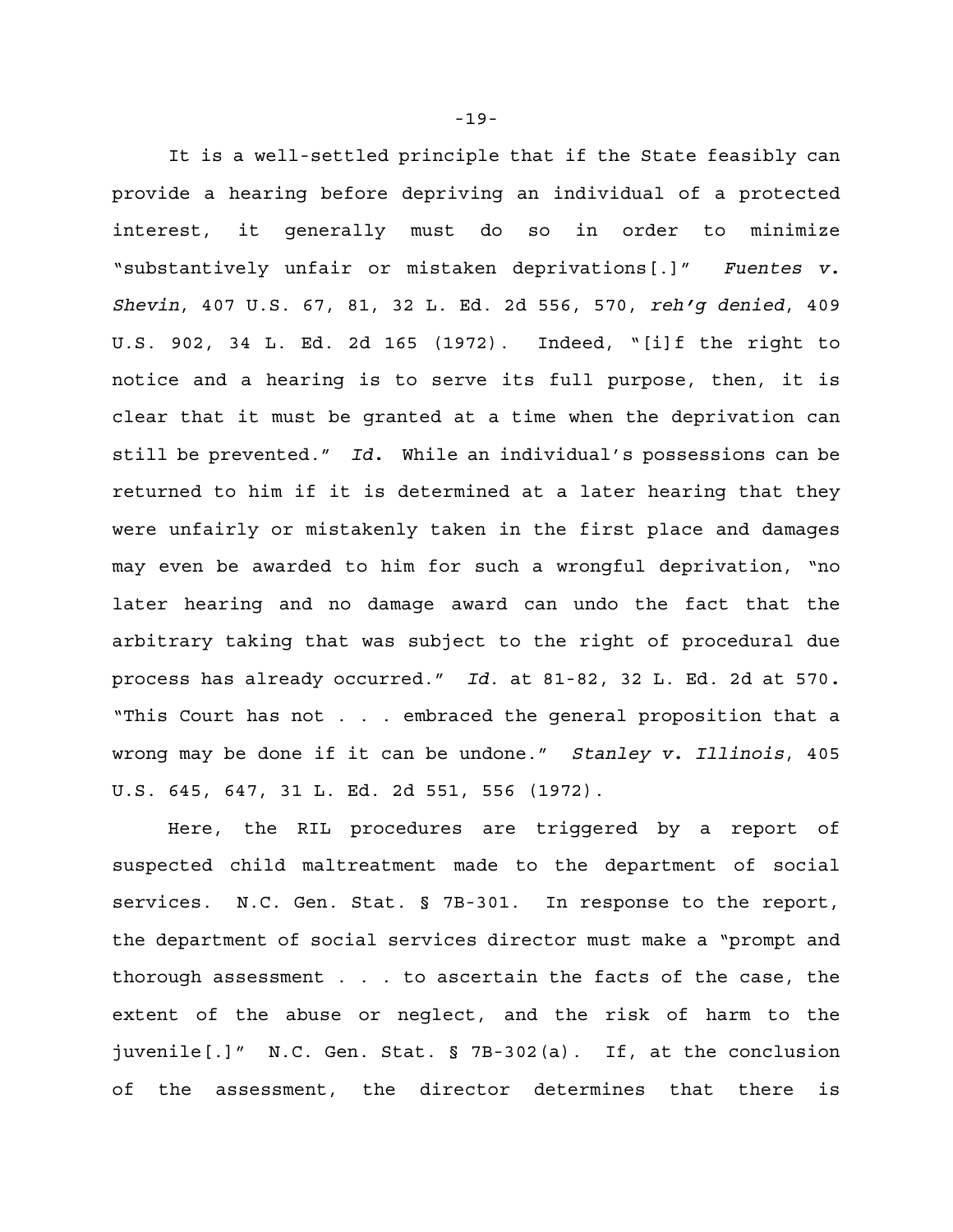"substantial evidence" to support a determination that the accused individual abused or seriously neglected the child, the individual is notified of the nature of the investigative assessment and his or her name is placed on the RIL. N.C. Gen. Stat. § 7B-320(a).

Because there is no case law in North Carolina controlling our analysis of the issues raised by this appeal, we will look to other jurisdictions for guidance. While we are not bound by the decisions of courts in those jurisdictions, we find their reasoning to be instructive in this case and conclude that the DSS investigation alone is plainly insufficient to support the loss of liberty that accompanies listing on the RIL. *See Jamison v. Dep't of Soc. Servs., Div. of Family Servs.*, 218 S.W.3d 399, 408 (Mo. 2007) ("The investigation alone, even after review by the local director, is plainly insufficient to support the loss of liberty that accompanies listing in the Central Registry."<sup>2</sup>). Although the accused individual may have the opportunity to respond to the investigator's inquiries, $3$  this opportunity is not guaranteed and

 $2$  The Central Registry is a statewide registry maintained by the Family Support and Children's Division ("the division") of Missouri's Department of Social Services. Mo. Rev. Stat. § 210.109 (2007). Similar to the RIL, the registry is a list "of persons where the division has found probable cause to believe prior to August 28, 2004, or by a preponderance of the evidence after August 28, 2004, or a court has substantiated through court adjudication that the individual has committed child abuse or neglect[.]" Mo. Rev. Stat. § 210.110(3) (2007).

 $3$  In an investigation into a report of abuse or neglect, the director of social services shall conduct "a face-to-face interview with the alleged perpetrator or perpetrators unless there is documentation [in the case record] to explain why such an interview was not conducted." 10A N.C. Admin. Code 70A.0106(f) (2007).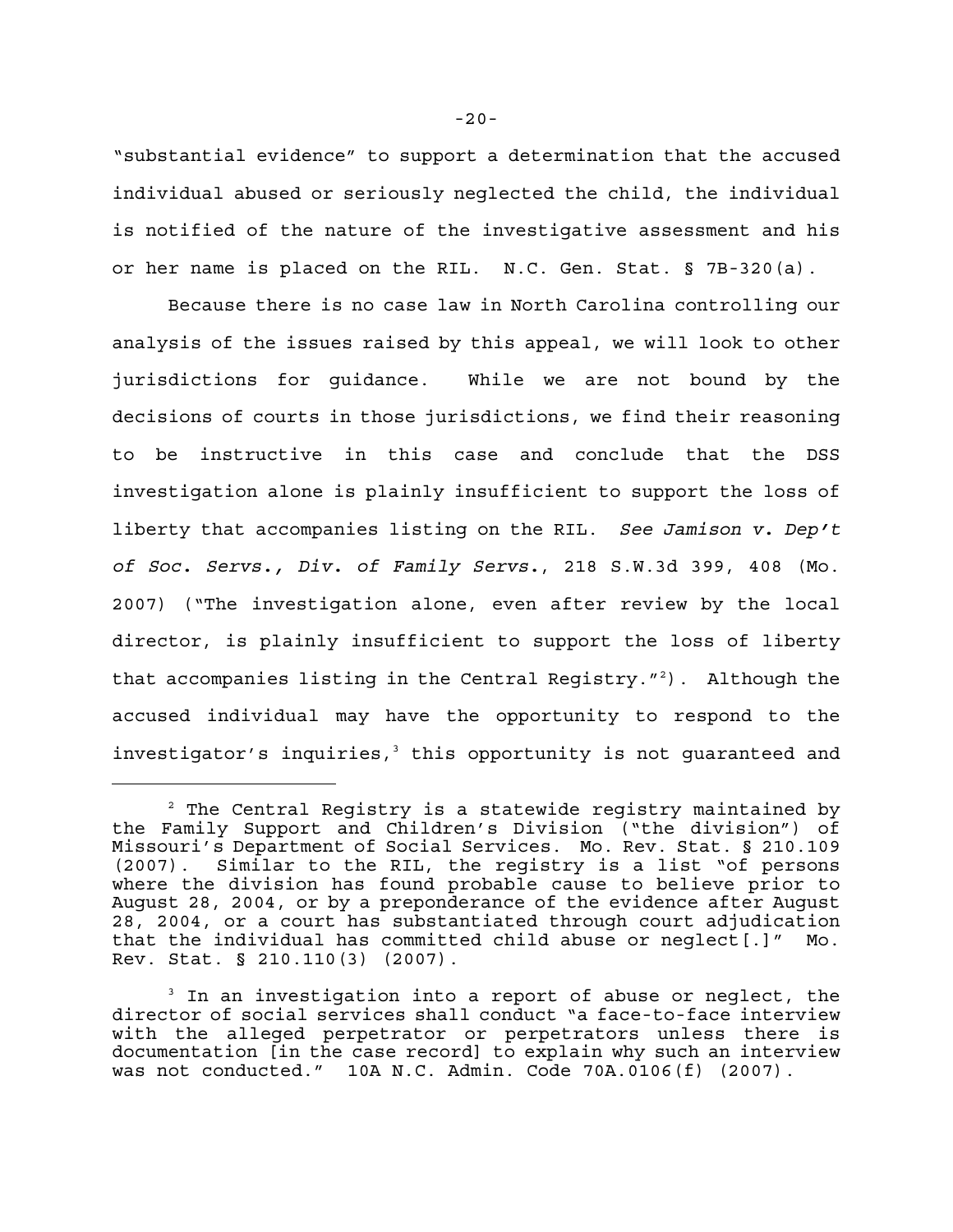there is no requirement that, at the time of the interview, the individual be apprised of the allegations against him. Furthermore, "[an] investigation is exactly that -- an investigation. No matter how elaborate, an investigation does not replace a hearing." *Winegar v. Des Moines Indep. Cmty. Sch. Dist.*, 20 F.3d 895, 901 (8th Cir.), *cert. denied*, 513 U.S. 964, 130 L. Ed. 2d 340 (1994). Consequently, the face-to-face interview cannot constitute an opportunity to be heard "at a meaningful time or in a 'meaningful manner.'" *Jamison*, 218 S.W.3d at 409 (citation omitted).

Furthermore, "[t]he length and consequent severity of a deprivation are considered in determining what procedural protections are constitutionally required." *Id.* (*quoting Belton v. Bd. of Police Comm'rs*, 708 S.W.2d 131, 137 (Mo. 1986)). Here, an individual could spend more than 169 days on the RIL before the clerk of court calendars an expunction hearing. *See* N.C. Gen. Stat. §§ 7B-320, 321, 322, and 323. Additionally, the procedures set no time limit on how long the clerk of court can take to schedule a hearing. *See* N.C. Gen. Stat. § 7B-323(b) ("[U]pon receipt of a filed petition for expunction[,][the clerk of court] shall calendar the matter for hearing at a session of district court hearing juvenile matters  $\dots$  . . . ")  $4$  This extended delay

-21-

<sup>&</sup>lt;sup>4</sup> Moreover, "[w]ithin 30 days after completion of the hearing, the court shall enter a signed, written order containing findings of fact and conclusions of law." N.C. Gen. Stat. § 7B-323(d). Thus, an individual must wait as long as 30 days after completion of the hearing for the trial court to enter a written order. Notwithstanding this statutory time limit, however, in this case, the trial court failed to enter a written order after the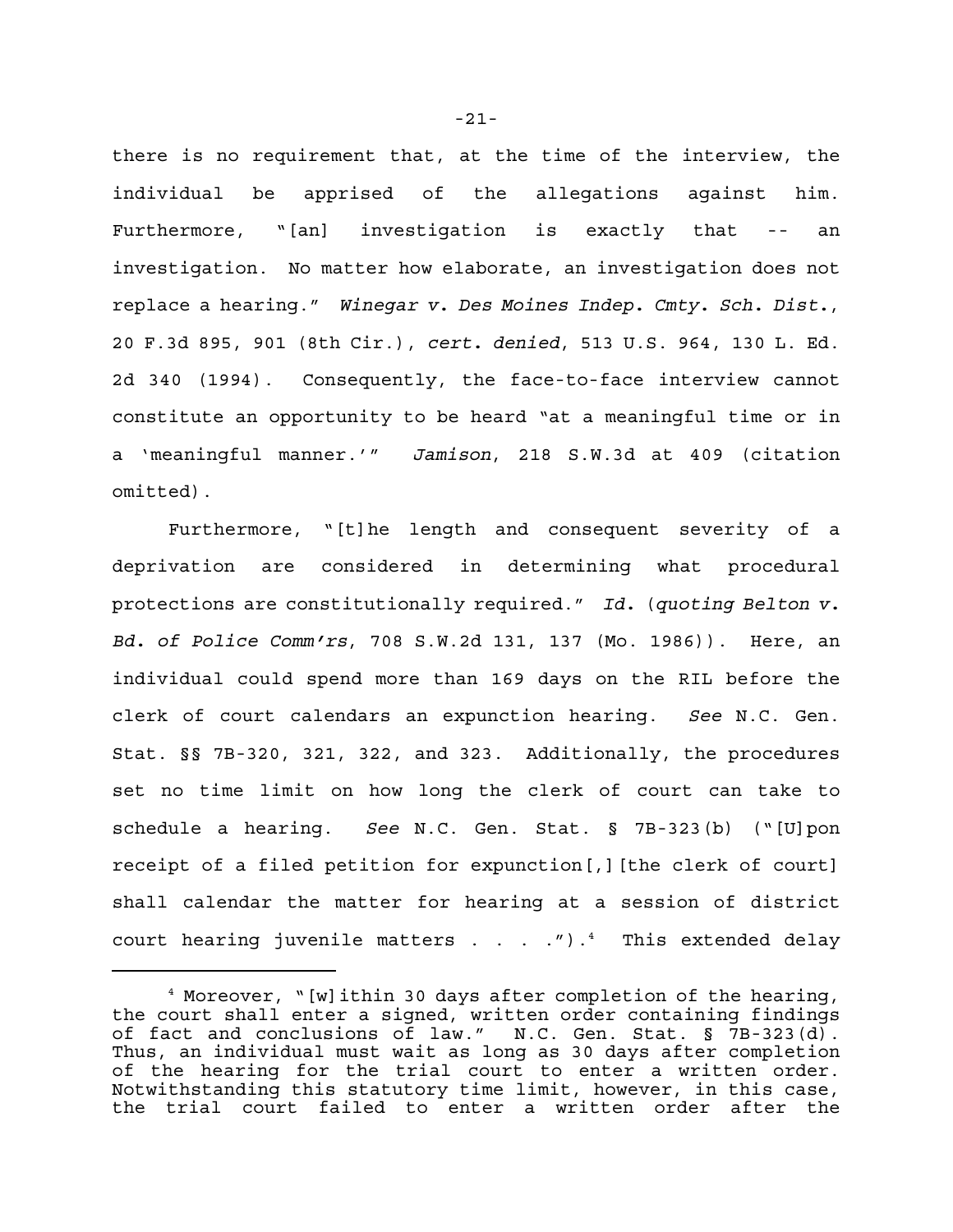before an individual receives an opportunity to be heard is a significant factor in determining whether a pre-deprivation hearing is needed. *See Mathews*, 424 U.S. at 341, 47 L. Ed. 2d at 37 (delay between the deprivation and final decision after a hearing "is an important factor in assessing the impact of official action on the private interests" (citation and quotation marks omitted)); *Brock v. Roadway Express, Inc.*, 481 U.S. 252, 270, 95 L. Ed. 2d 239, 255 (1987) (Brennan, J., concurring in part and dissenting in part) (the adequacy of and need for "pre[-]deprivation procedures is in significant part a function of the speed with which a post[-]deprivation or final determination is made").

The failure to provide a pre-deprivation hearing is acceptable only if (1) a pre-deprivation hearing would be "unduly burdensome in proportion to the liberty interest at stake," (2) the State is unable to anticipate the deprivation, or (3) an emergency requires immediate action. *Zinermon v. Burch*, 494 U.S. 113, 132, 108 L. Ed. 2d 100, 118 (1990). Neither the second nor the third situation is implicated in this instance. Furthermore, with regard to the first situation, holding a hearing to determine if there is sufficient evidence to place an individual on the RIL before placing the individual on the list is no more functionally or financially burdensome than holding a hearing after the individual has been

completion of hearing on 12 September 2007 until 30 July 2008, approximately 322 days after the hearing, and only after Petitioner filed a motion on 7 July 2008 drawing the court's attention to this failure.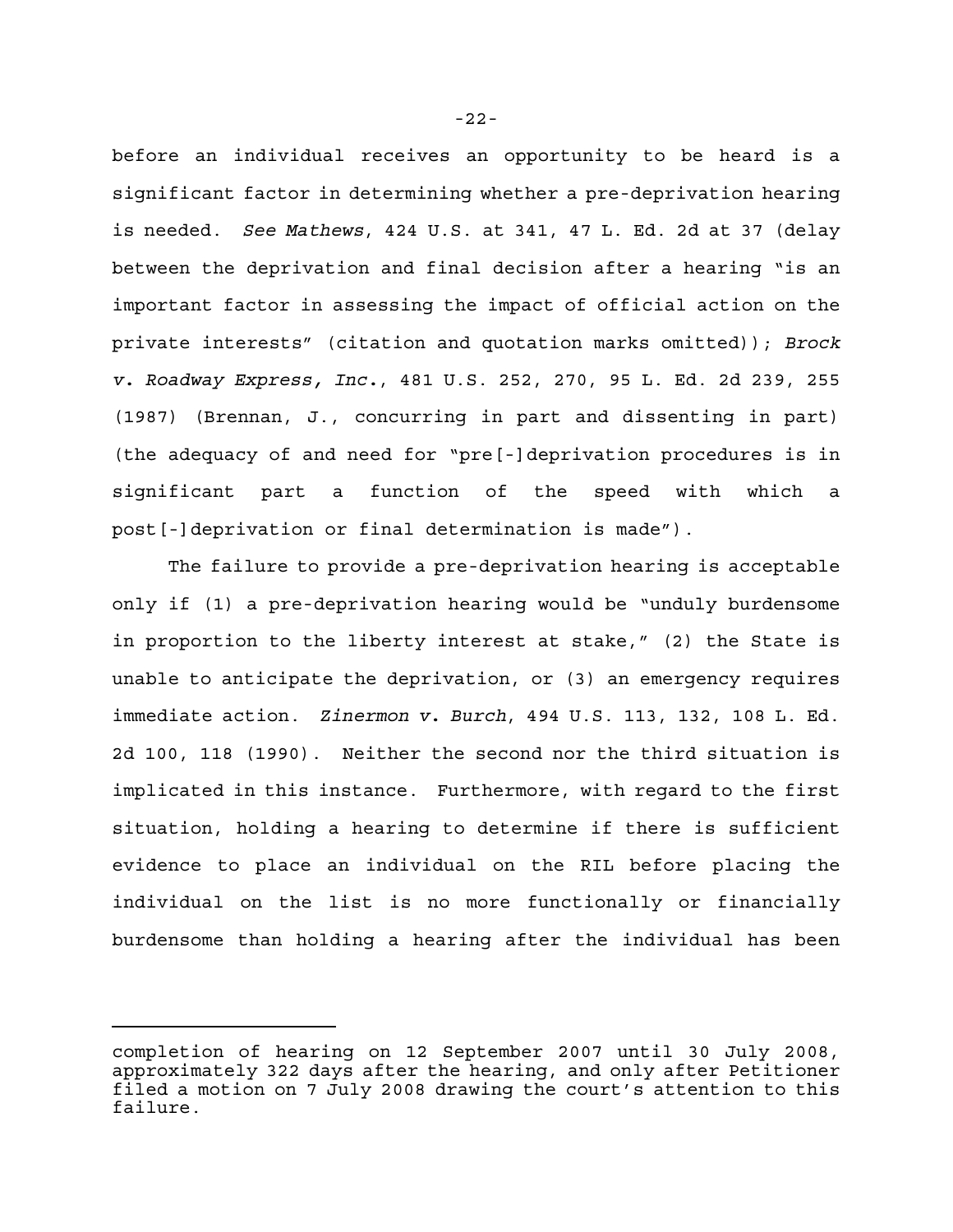placed on the list to determine if the individual should be removed from the list.

Nonetheless, the State argues that a post-deprivation hearing is sufficient to satisfy due process because

> the actionable private interest, if any exists in this case, is far outweighed by the [S]tate's interest in keeping pedophiles, violent abusive persons and other individuals capable of serious harm to children out of employment that would give them an avenue to perpetrate more harm on the [S]tate's most vulnerable population.

While it is uncontested that protecting children from abuse and neglect is a significant State interest, this goal "can be fulfilled by means other than depriving individuals of substantial liberty interests without a prior opportunity to be heard." *Jamison*, 218 S.W.3d at 410. The State has not shown that inclusion on the RIL is required for the department of social services or law enforcement to respond to emergencies by investigating reports of abuse or neglect, removing children from dangerous environments, or pursuing criminal charges against an alleged perpetrator. Rather, the RIL provides information to employers in the childcare industry as a complement to the additional and more immediate protective measures permitted by North Carolina law. However, "[t]he need for expediency cannot overshadow the fact that a critical decision [is] being made about [an individual.]" *New York v. David W.*, 733 N.E.2d 206, 212 (N.Y. 2000) (procedures used to determine sex offender registry requirements and dissemination guidelines helped notify vulnerable populations of a possible threat but were unconstitutional because they failed to provide probationers an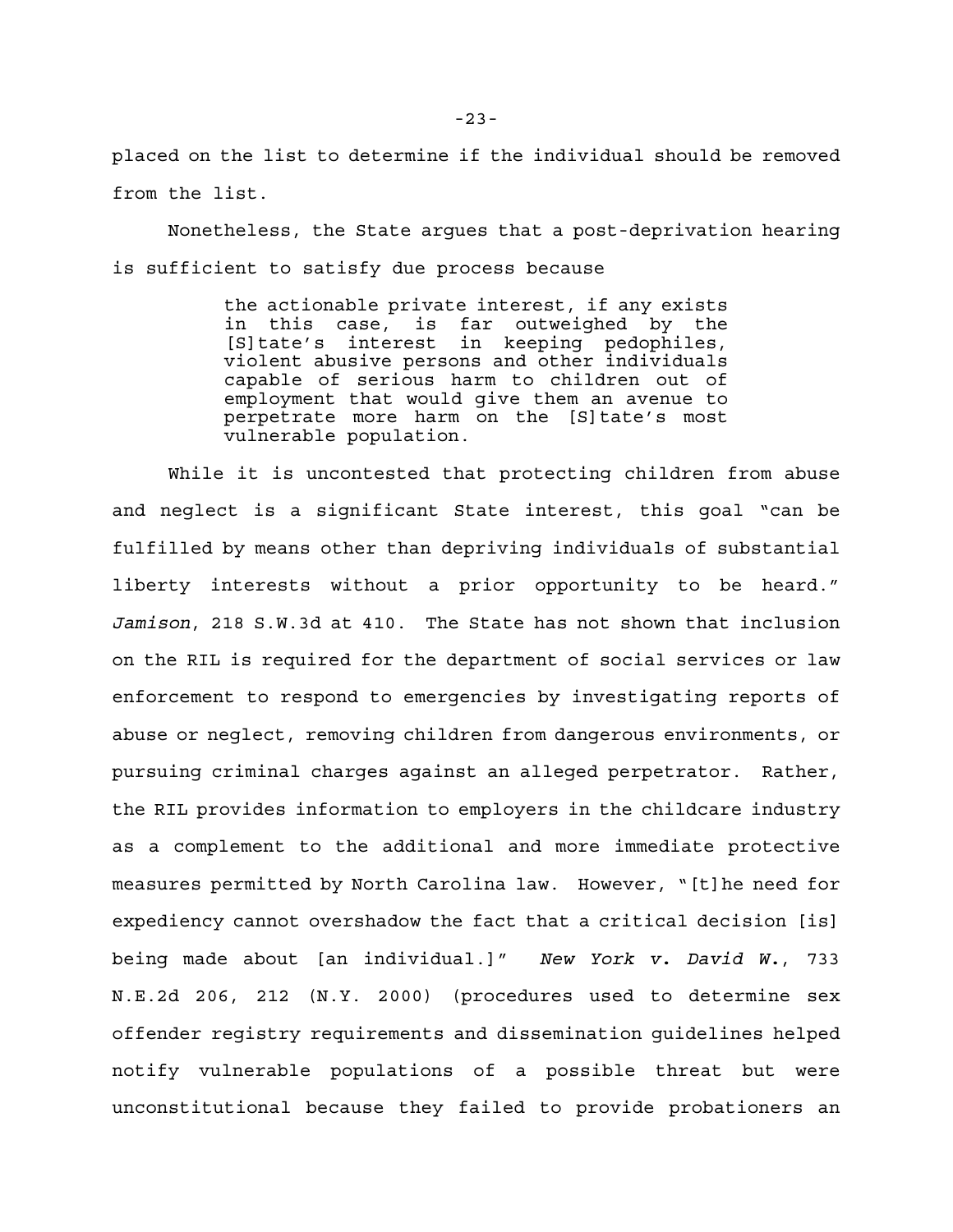opportunity to be heard before deprivation of a liberty interest).

After weighing the significant interests of an individual against those of the State, and examining the risk of erroneous deprivation inherent in the current statutory procedures, we hold that an individual has a right to notice and an opportunity to be heard before being placed on the RIL. As currently written, the RIL procedures are unconstitutional under Article I, Section 19 of the North Carolina Constitution because they violate an individual's due process rights by listing the individual on the RIL prior to a hearing.

# *3. Burden of Proof*

The next question is what standard of proof the State must meet at a pre-deprivation hearing to satisfy the minimum requirements of due process.

We conclude that due process requires the State to substantiate a report of child abuse or neglect by a preponderance of the evidence before an individual's name can be included in and disseminated from the RIL. *See Jamison*, 218 S.W.3d at 412 ("Due process requires a [Child Abuse and Neglect Review Board] to substantiate a report of child abuse or neglect by a preponderance of the evidence before an individual's name can be included in and disseminated from the Central Registry.").

Currently, at the district court hearing provided under N.C. Gen. Stat. § 7B-323, "the director shall have the burden of proving by a preponderance of the evidence *the correctness of the*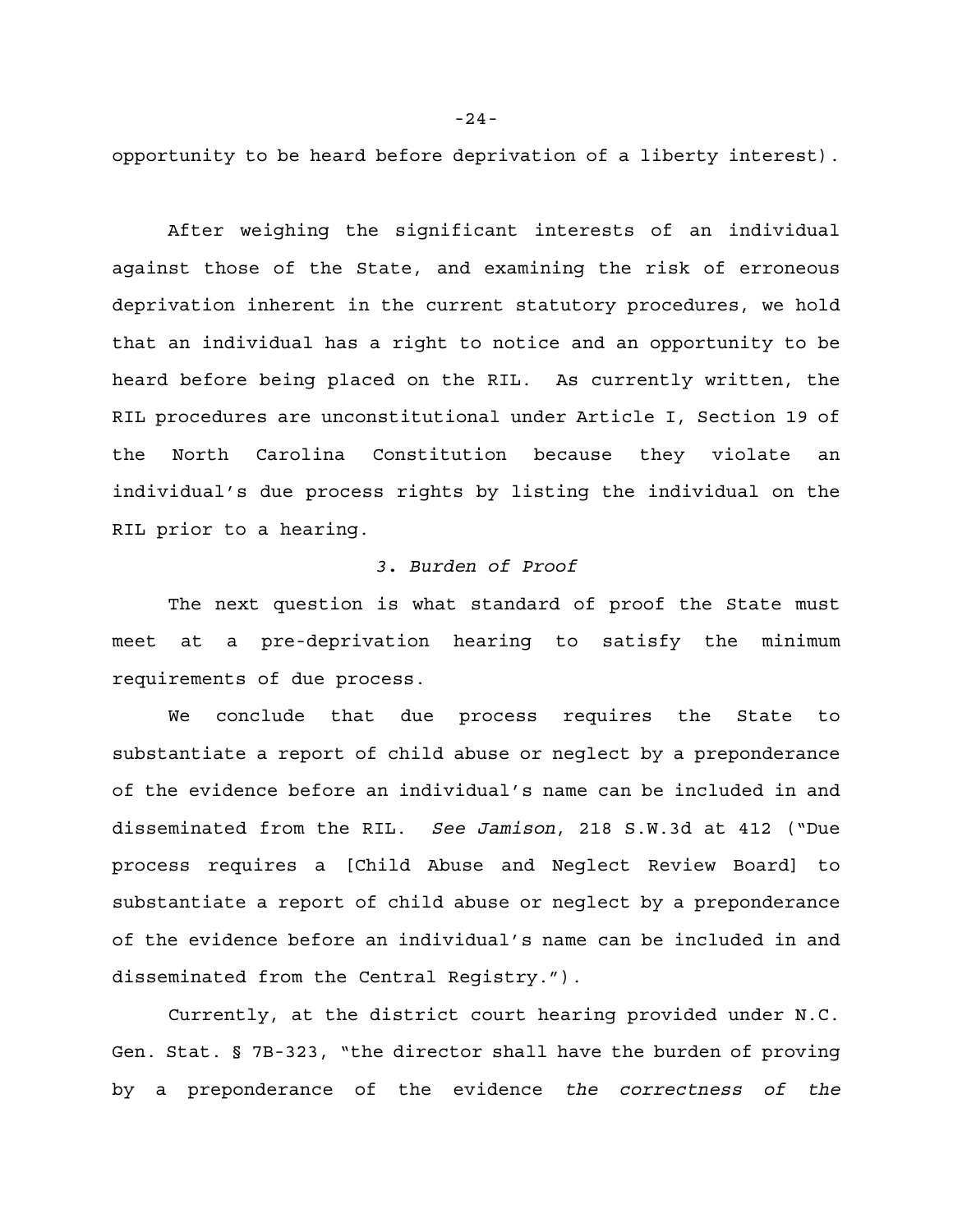*director's decision* determining abuse or serious neglect and identifying the individual seeking expunction as a responsible individual." N.C. Gen. Stat. § 7B-323(b) (emphasis added). In the district court hearing in the present case, the presiding judge described the "whole set of statutes" as "interesting . . . because we're not here trying the issue of sexual abuse. We're here on the review of the correctness of the Director's decision and whether the Director can establish by a preponderance of the evidence the correctness of his decision." The judge further explained that the correctness of the director's decision "is based on whether there is substantial evidence in the records, reports, and other information gathered during the investigation to support the decision."

While the statute correctly identifies the burden of proof required at the hearing as a preponderance of the evidence, the statute incorrectly identifies the fact that must be proven by a preponderance of the evidence as "the correctness of the director's decision[,]" *id.*, instead of whether the accused individual perpetrated abuse or serious neglect of a juvenile. Indeed, as argued by Petitioner, the statute only allows the judge to review the reports and records accumulated during the initial investigation to determine if the department of social services "came up with enough" to justify its decision. Such limited review violates an individual's right to be heard "in a meaningful manner[,]" *Mathews*, 424 U.S. at 333, 47 L. Ed. 2d at 32 (citation and quotation marks omitted), as it does not allow the fact finder

-25-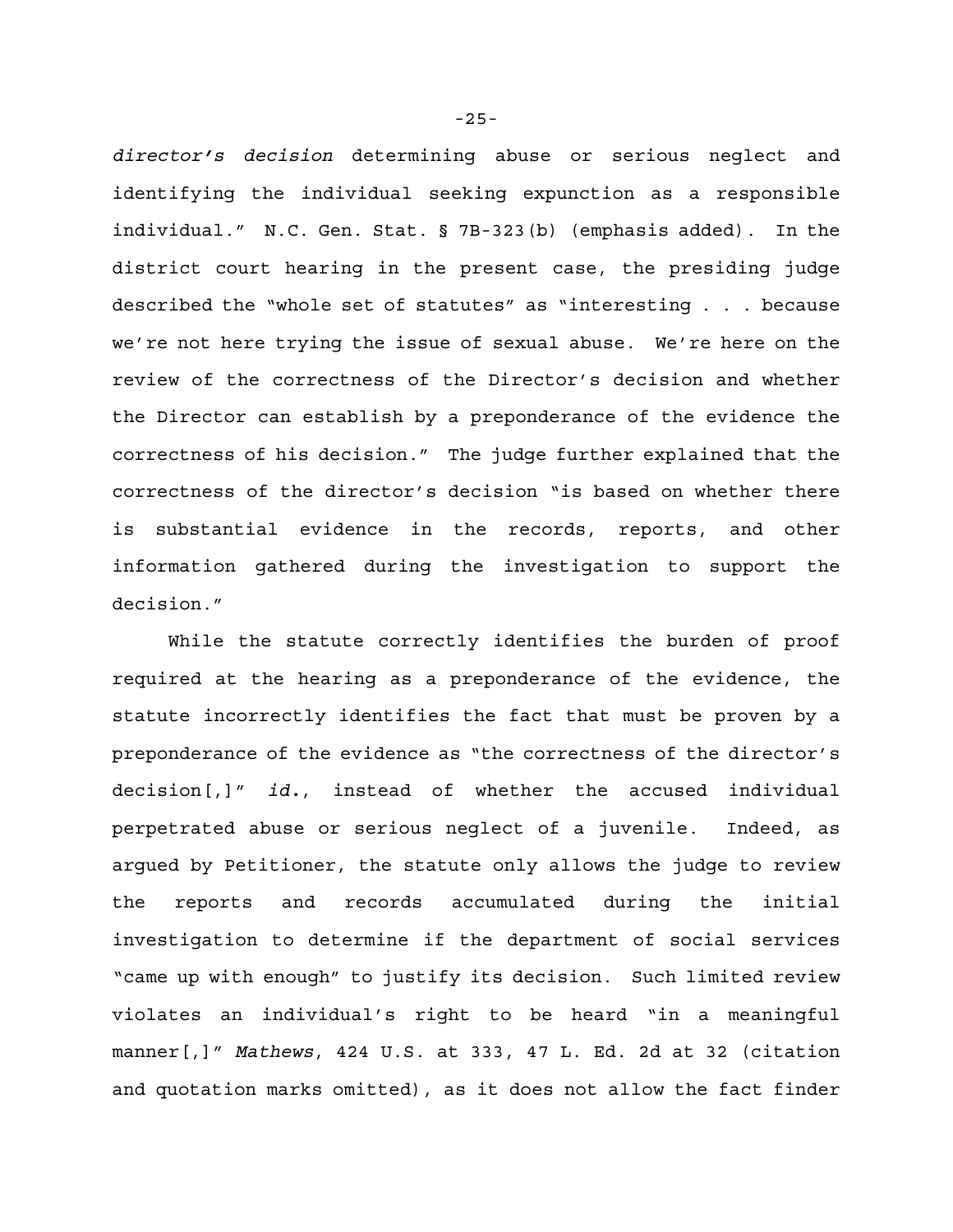to weigh the evidence, thus eviscerating the purpose of allowing the accused individual the opportunity to be heard and to present his or her case.

In order to satisfy due process, we hold that at the constitutionally necessary pre-deprivation hearing in the district court, the director shall have the burden of proving abuse or serious neglect and identifying the responsible individual by a preponderance of the evidence.

### *C. Untimely Order*

Finally, Petitioner argues that the trial court erred in failing to remove his name from the RIL because the written order from the hearing on Petitioner's petition for expunction was entered outside of the statutory 30-day time limit.

N.C. Gen. Stat. § 7B-323(d) requires a written order containing findings of fact and conclusions of law to be entered within 30 days after the conclusion of an expunction hearing in district court. N.C. Gen. Stat. § 7B-323(d). In this case, the district court held an expunction hearing on 23 August and 12 September 2007 and, on 12 September 2007, announced in open court that Petitioner's name should not be expunged from the RIL. However, an order was not reduced to writing, signed, and filed by the district court until 30 July 2008, more than 10 months past the statutory time period.

Petitioner argues in his brief that he was prejudiced by such delay and, thus, his name should be removed from the RIL. However, at oral argument, counsel for Petitioner conceded that this matter

-26-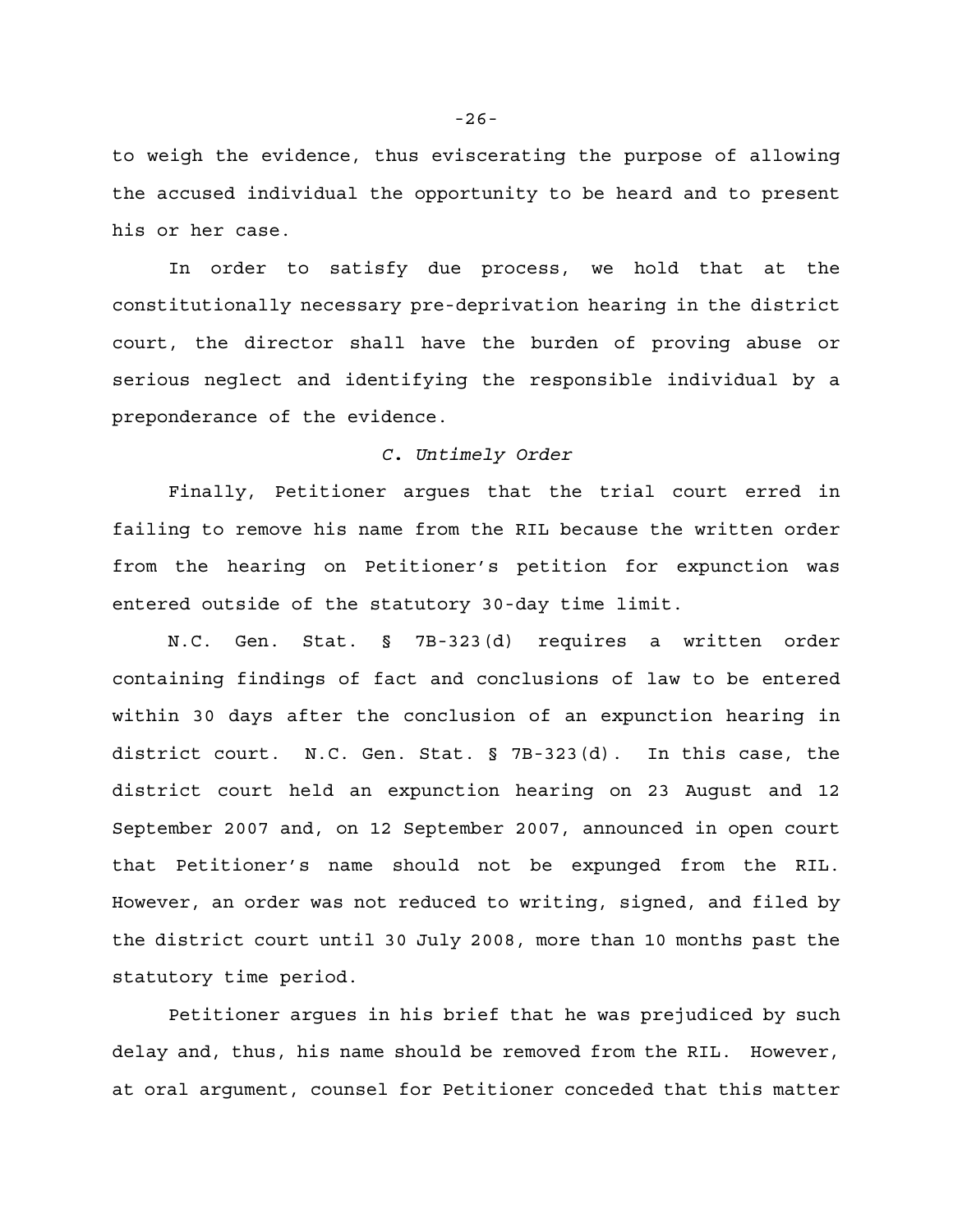is controlled by our Supreme Court's ruling in *In re T.H.T.*, 362 N.C. 446, 665 S.E.2d 54 (2008), such that "[m]andamus is the proper remedy when the trial court fails to . . . enter an order as required by statute." *Id.* at 454, 665 S.E.2d at 59.

Accordingly, while we disapprove of the inordinate delay in entry of the written order, we conclude that Petitioner was not entitled to have his name removed from the RIL based on the untimeliness of the district court's order. Petitioner's argument is overruled.

# *III. Conclusion*

It has long been recognized that "fairness can rarely be obtained by secret, one-sided determination of facts decisive of rights." *Joint Anti-Fascist Refugee Comm.*, 341 U.S. at 170, 95 L. Ed. at 853 (footnote omitted). "The validity and moral authority of a conclusion largely depend on the mode by which it was reached . . . [and n]o better instrument has been devised for arriving at truth than to give a person in jeopardy of serious loss notice of the case against him and opportunity to meet it." *Id*. at 171-72, 95 L. Ed. at 854. "Due process is perhaps the most majestic concept in our whole constitutional system. While it contains the garnered wisdom of the past in assuring fundamental justice, it is also a living principle not confined to past instances." *Id.* at 174, 95 L. Ed. at 855. Because the statutory procedures for placing an individual on the RIL deprive individuals of due process, they are unconstitutional under the North Carolina

-27-